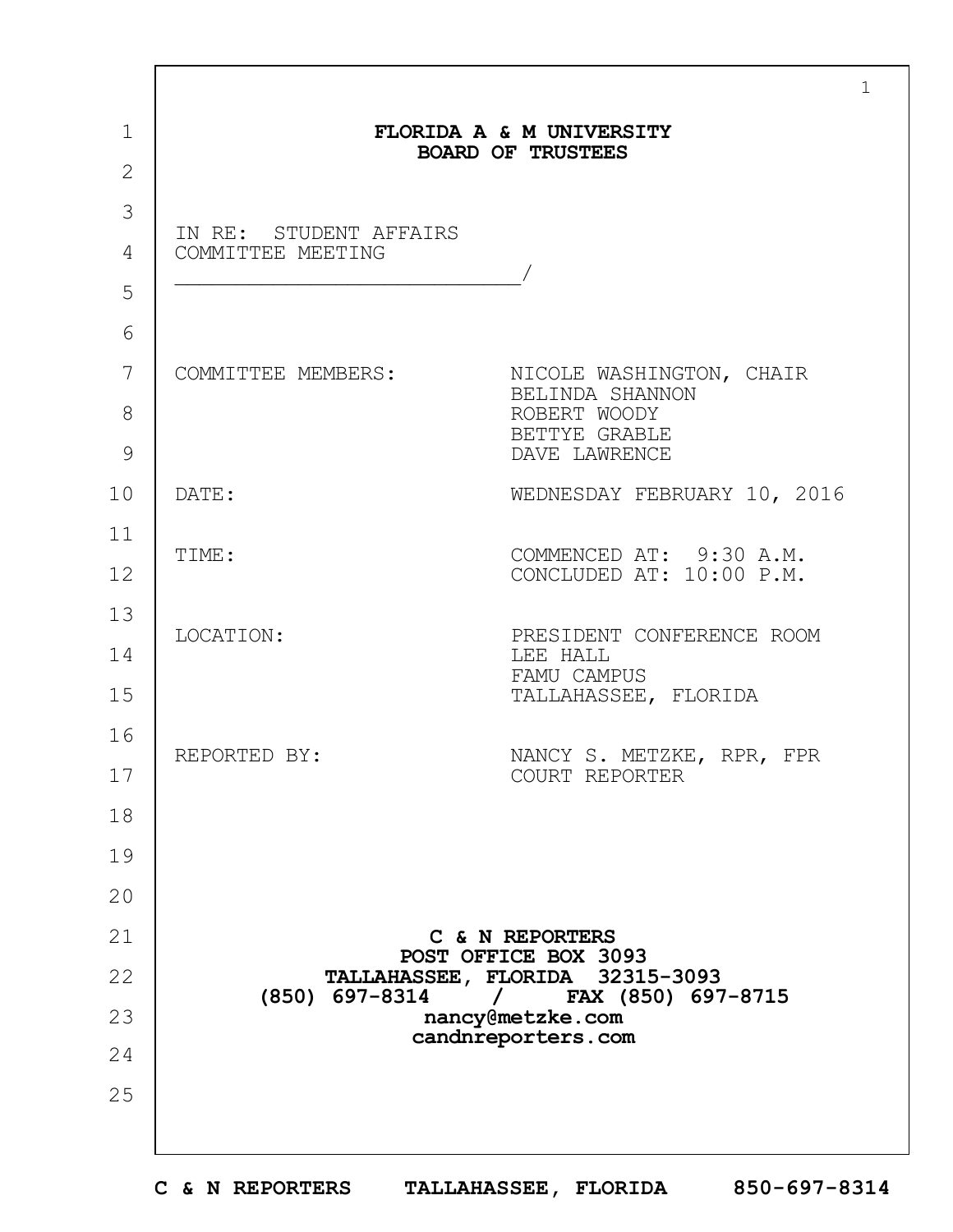|                | $\mathbf{2}$                             |  |
|----------------|------------------------------------------|--|
| $\,1\,$        |                                          |  |
| $\mathbf{2}$   | ALSO PRESENT:                            |  |
| $\mathfrak{Z}$ |                                          |  |
| $\overline{4}$ | Cleve Warren                             |  |
| 5              | Kelvin Lawson<br>Nicole Washington       |  |
| $\epsilon$     |                                          |  |
| $\overline{7}$ |                                          |  |
| $\,8\,$        | $\star$<br>$\star$<br>$\star$<br>$\star$ |  |
| 9              |                                          |  |
| $10$           |                                          |  |
| $11\,$         |                                          |  |
| 12             |                                          |  |
| $13$           |                                          |  |
| $14$           |                                          |  |
| 15             |                                          |  |
| 16             |                                          |  |
| 17             |                                          |  |
| $18$           |                                          |  |
| 19             |                                          |  |
| 20             |                                          |  |
| 21             |                                          |  |
| 22             |                                          |  |
| 23             |                                          |  |
| 24             |                                          |  |
| 25             |                                          |  |
|                |                                          |  |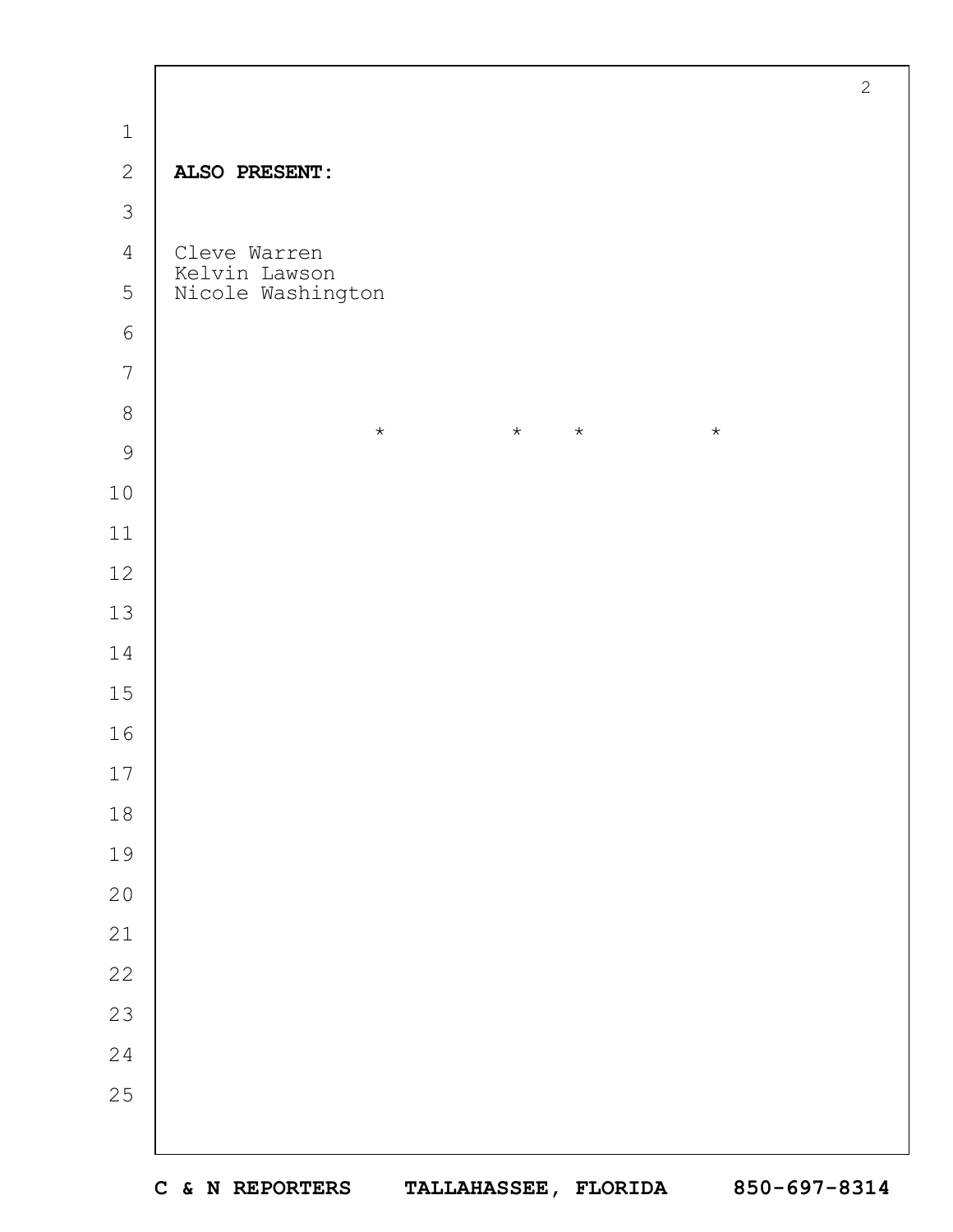|                | 3                                                   |
|----------------|-----------------------------------------------------|
| $\mathbf 1$    | PROCEEDINGS                                         |
| $\overline{2}$ |                                                     |
| 3              | CHAIRMAN WARREN: Student Affairs starts at          |
| 4              | 9:30. It is to be chaired by Trustee Washington.    |
| 5              | You're welcome to continue to listen in for those   |
| 6              | of you who are not on that committee.               |
| 7              | I just want also to forewarn you that at about      |
| 8              | 9:50 I will step out of the loop for the Governance |
| 9              | Committee, and Trustee Lawson will represent my     |
| 10             | voting on that committee.                           |
| 11             | TRUSTEE GRABLE: Okay. Thank you, Chair              |
| 12             | Warren.                                             |
| 13             | CHAIRMAN WARREN: Thank you.                         |
| 14             | TRUSTEE WASHINGTON: Thank you, and good             |
| 15             | morning everyone, I would like to call the Student  |
| 16             | Affairs Committee meeting to order.                 |
| 17             | Ms. Miller, would you please call the roll?         |
| 18             | MS. MILLER: Trustee Washington.                     |
| 19             | TRUSTEE WASHINGTON: Here.                           |
| 20             | MS. MILLER: Trustee Grable.                         |
| 21             | TRUSTEE GRABLE: Present.                            |
| 22             | MS. MILLER: Trustee Lawrence.                       |
| 23             | TRUSTEE LAWRENCE: Here.                             |
| 24             | MS. MILLER: Trustee Shannon.                        |
| 25             | TRUSTEE SHANNON: Here.                              |
|                |                                                     |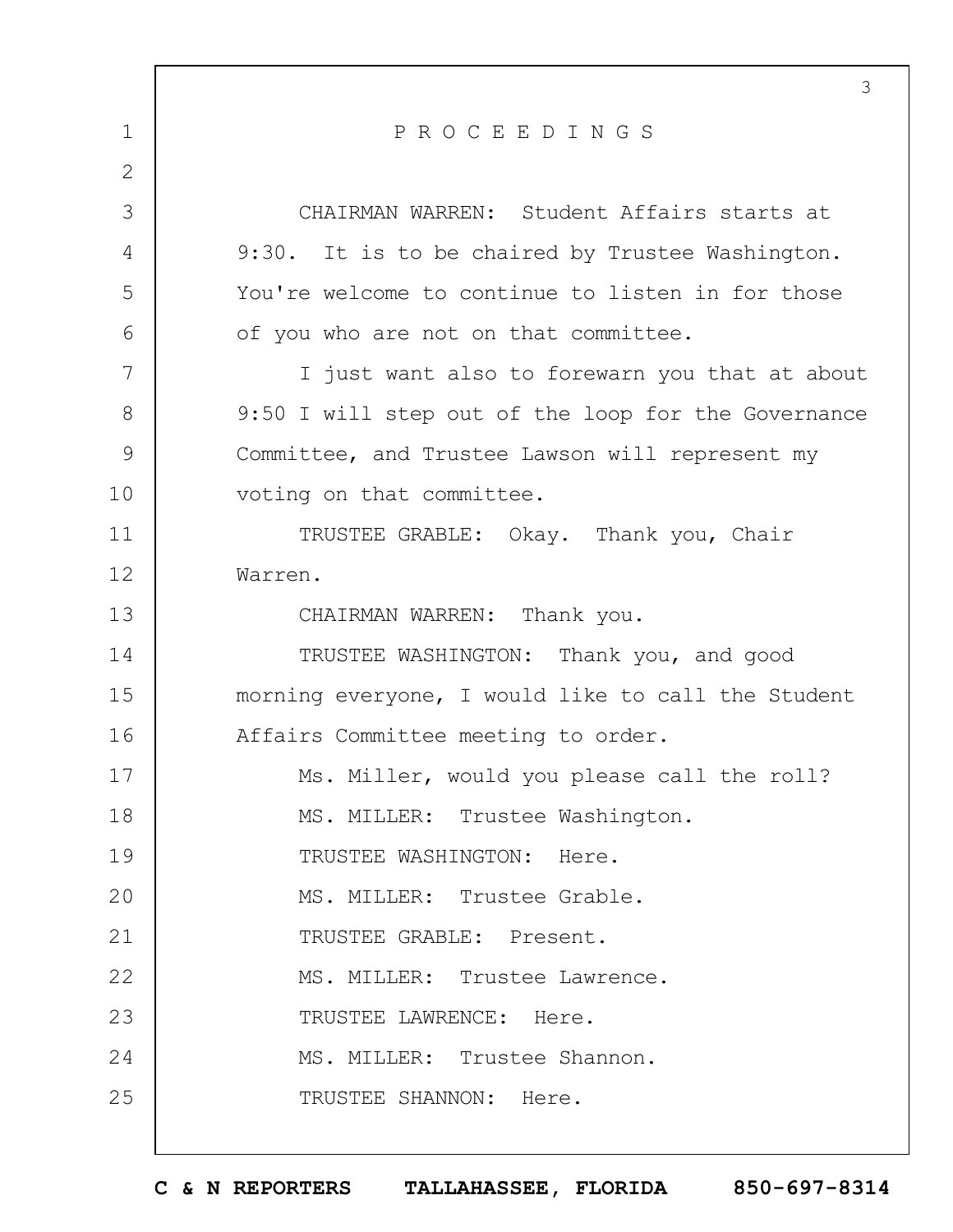1 2 3 4 5 6 7 8 9 10 11 12 13 14 15 16 17 18 19  $20$ 21 22 23 24 25 4 MS. MILLER: Trustee Woody. TRUSTEE WOODY: Here. MS. MILLER: We have a quorum. TRUSTEE LAWRENCE: This is Dave Lawrence. I'm sorry to bother you, but I just want to make sure, because I couldn't be heard earlier, and I've been here from the beginning, can you all hear me? (AFFIRMATIVE INDICATIONS). TRUSTEE LAWRENCE: Okay, good. That's all I wanted to -- thank you. TRUSTEE GRABLE: And, Trustee Washington? TRUSTEE WASHINGTON: Yes. TRUSTEE GRABLE: This is Trustee Grable. I wanted to say I was present, but according to the information I have, it does not show that I'm a member of this committee. TRUSTEE WASHINGTON: You are correct, Trustee Grable. We have the old committee list. We are going to recall the roll, please. TRUSTEE GRABLE: Okay. Thank you. TRUSTEE WASHINGTON: No worries. MS. MILLER: Trustee Washington. TRUSTEE WASHINGTON: Here. MS. MILLER: Trustee Shannon. TRUSTEE SHANNON: Here.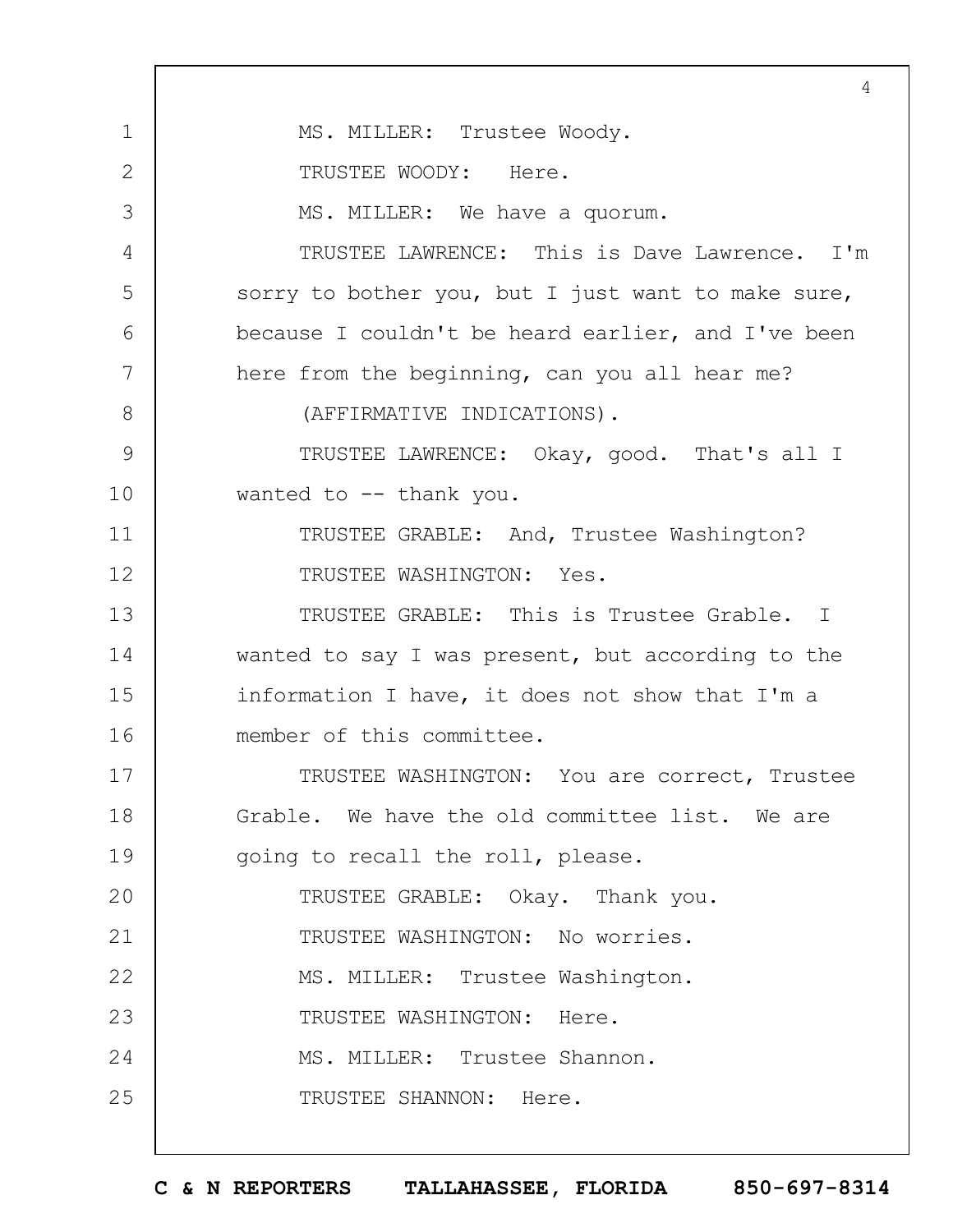1 2 3 4 5 6 7 8 9 10 11 12 13 14 15 16 17 18 19  $20$ 21 22 23 24 25 5 MS. MILLER: Trustee Woody. TRUSTEE WOODY: Here. MS. MILLER: Trustee Carter. TRUSTEE CARTER: Here. MS. MILLER: And Trustee Lawrence. TRUSTEE LAWRENCE: Here. MS. MILLER: Thank you. TRUSTEE WASHINGTON: The first action item is the review and approval of the December 10th, 2015, minutes. May I have a motion to approve the minutes? TRUSTEE CARTER: So move. TRUSTEE GRABLE: Second. TRUSTEE WASHINGTON: Thank you. The motion will carry. Now we have an update by the Division of Student Affairs, VP Hudson. VICE PRESIDENT HUDSON: Thank you, Madam Chair. Good morning, Trustees. (GOOD MORNING). VICE PRESIDENT HUDSON: Just a reminder to the trustees that all comments are recorded, so please move forward accordingly so that we can make sure that we move fastly through this presentation. TRUSTEE WOODY: Yes, sir.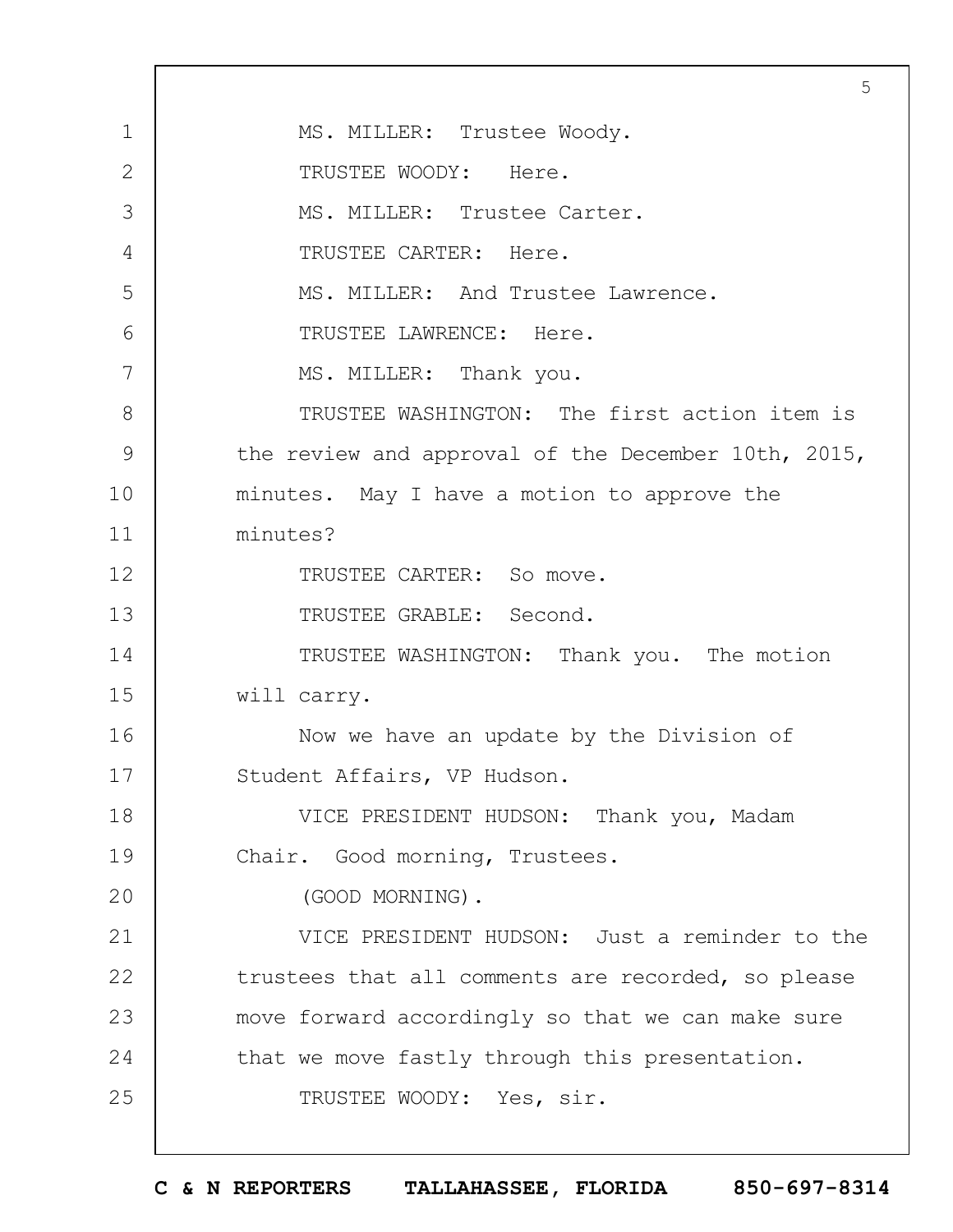1 2 3 4 5 6 7 8 9 10 11 12 13 14 VICE PRESIDENT HUDSON: I would like to begin with a brief description of Student Affairs. Student Affairs consists of 18 units, inclusive of recruitment, admissions, new student orientation, the welcome center, public safety, police department, parking, ombuds, scholarship office, campus recreation, housing and residential life, judicial affairs, educational research center for child development, student activities, student life, Student Government Association, Center for Disability Access and Resources, counseling center, health center, the federal trio grant programs which there are three of, the career center and the veterans' affairs center.

15 16 17 18 19  $20$ 21 22 23 24 Our vision is to assist the University in becoming the best-in-class doctoral research student-centered institution by ensuring students have a positive co-curriculum incorporating programing that enables our students to grow as positive world citizens with a commitment to service our fellow man. The mission of the Division of Student Affairs is to deliver exemplary student support services to cultivate a safe, healthy and inclusive campus environment.

25

I will continue with updates and start with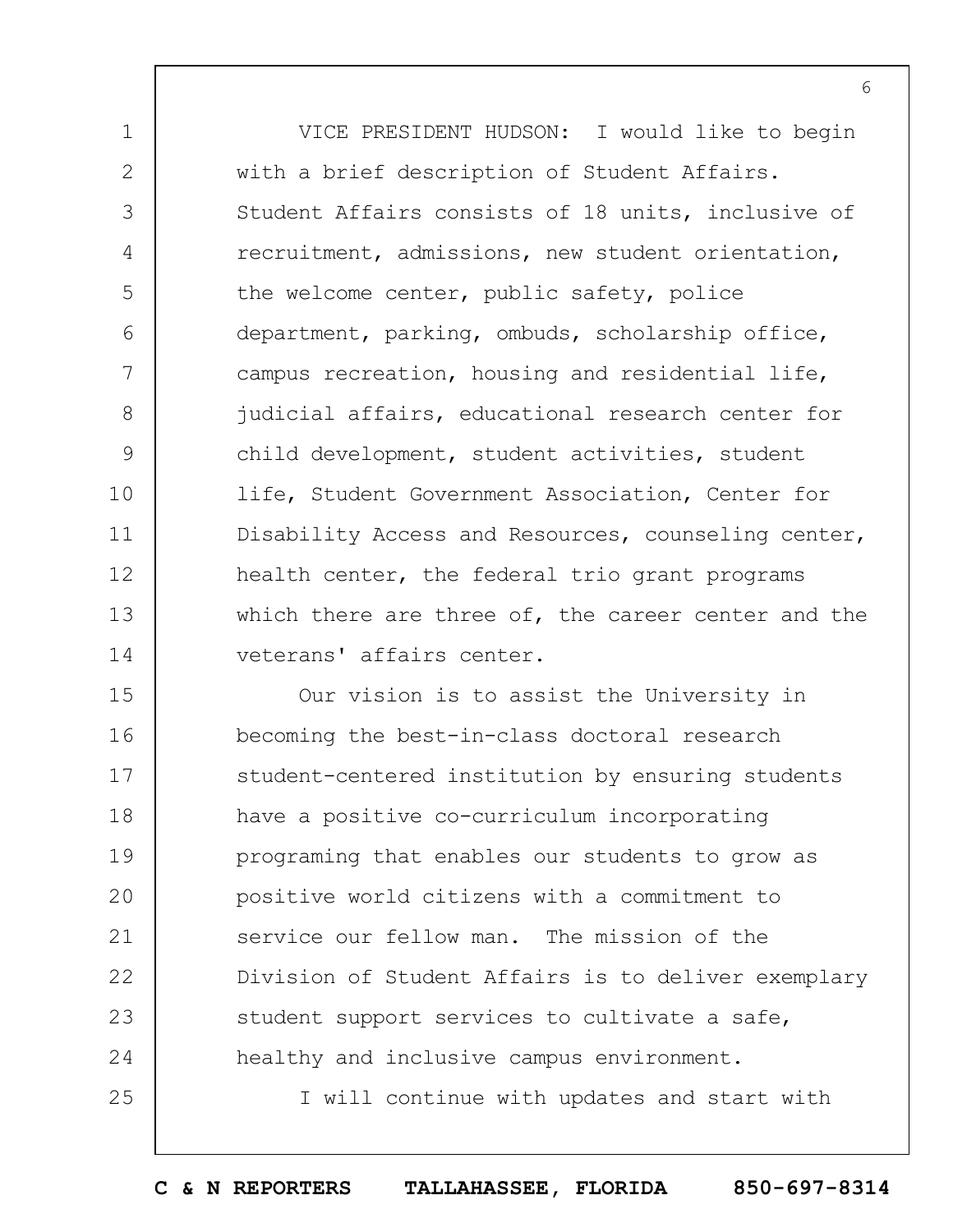the admissions. And I just want to preface this by saying that the green line is 2016. The orange line on the presentation is 2015.

1

2

3

4

5

6

7

8

9

10

11

12

We have seen a 50% increase in our summer applications, 10,020 compared to 520, and remain steady with fall applications, 2,583 compared to 2,672 at the same time in the previous year. These increases are due to strongly encouraging students with high GPAs yet require remediation to enroll in summer to begin preparation for college. This will significantly impact the University metrics through time to degree completion.

13 14 15 16 17 18 The preliminary average  $-$  if we can go to the next slide. That one, yes. The preliminary average GPA and test scores for the fall 2016 cohort are 3.65 GPA, 1553 SAT, and a 23 ACT which, as you can see, is an improvement over the previous year.

19  $20$ 21 22 23 24 25 Important updates include, we have offered scholarships to students and we've received their acceptance. We are going through those to determine how many students have accepted the scholarships so that we can make sure we keep track of the budgeted money for scholarships for the next year.

**C & N REPORTERS TALLAHASSEE, FLORIDA 850-697-8314**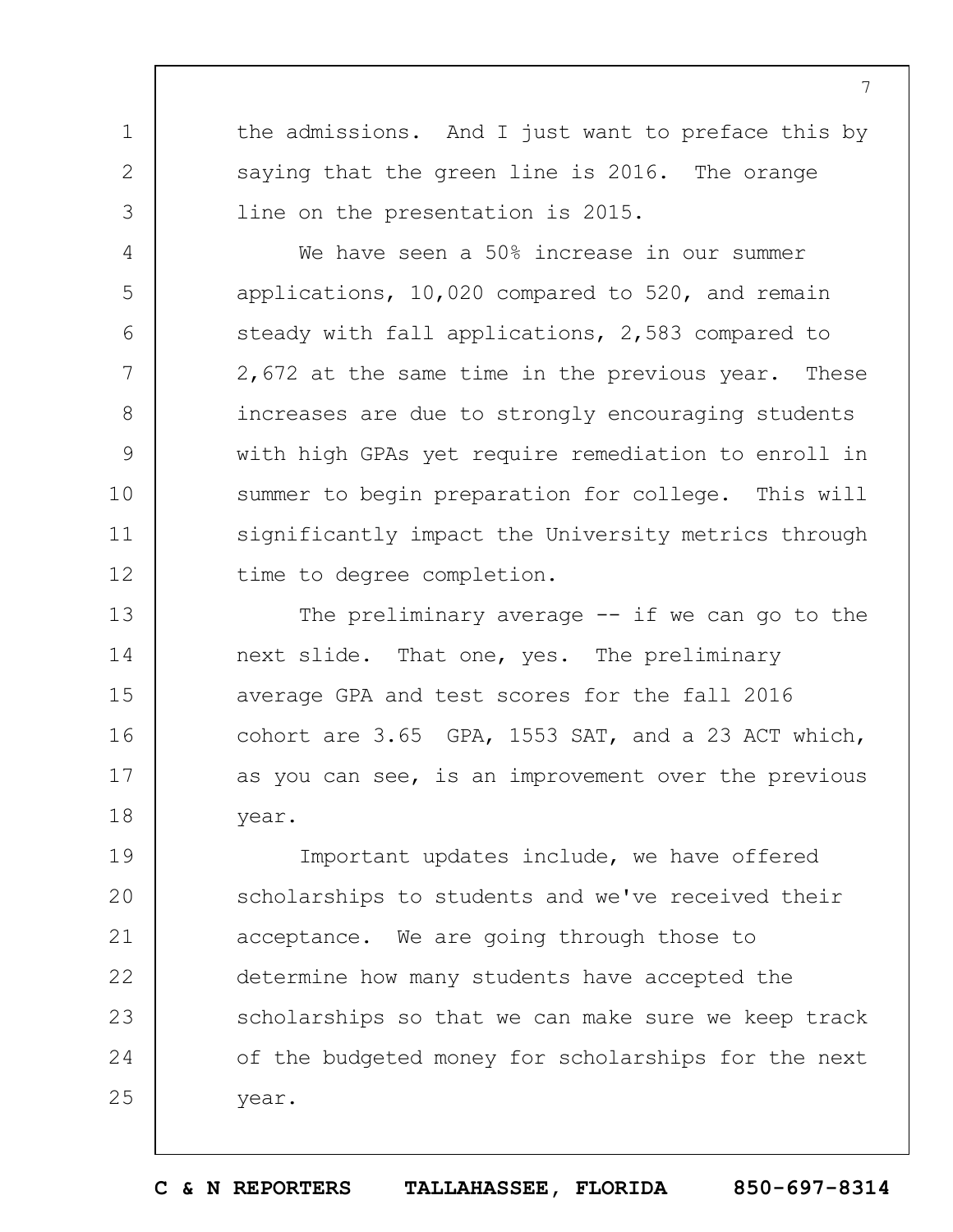Also, official notices have been sent to students of their acceptance letters, and also meeting the final tier of our admission criteria. Application reviews for the summer access and opportunity program have begun. This process will be completed and students notified by March 30th.

1

2

3

4

5

6

7 8 9 10 11 12 13 Now as far as other updates, we have begun accepting deposits for seat deposits, and the deadline for seat deposits is May 1st. This also allows us to determine the number of students that are arriving as a freshman class for the fall term as well as the summer term so that we can manage our classes accordingly.

14 15 16 17 18 19 Special talent students include our athletes, our band students, as well as our music students and theater. These are students that are acceptable for the fall that may not meet the criteria but fall under the special talent category prescribed by the Board of Governors.

 $20$ 21 22 23 24 25 Disbursements of financial aid to date for the 2015/2016 academic year, we have dispersed financial aid to 10,394 students. That includes students who graduated and new students that we got for the spring term. The total disbursements for the year for Pell Grant, which is for the most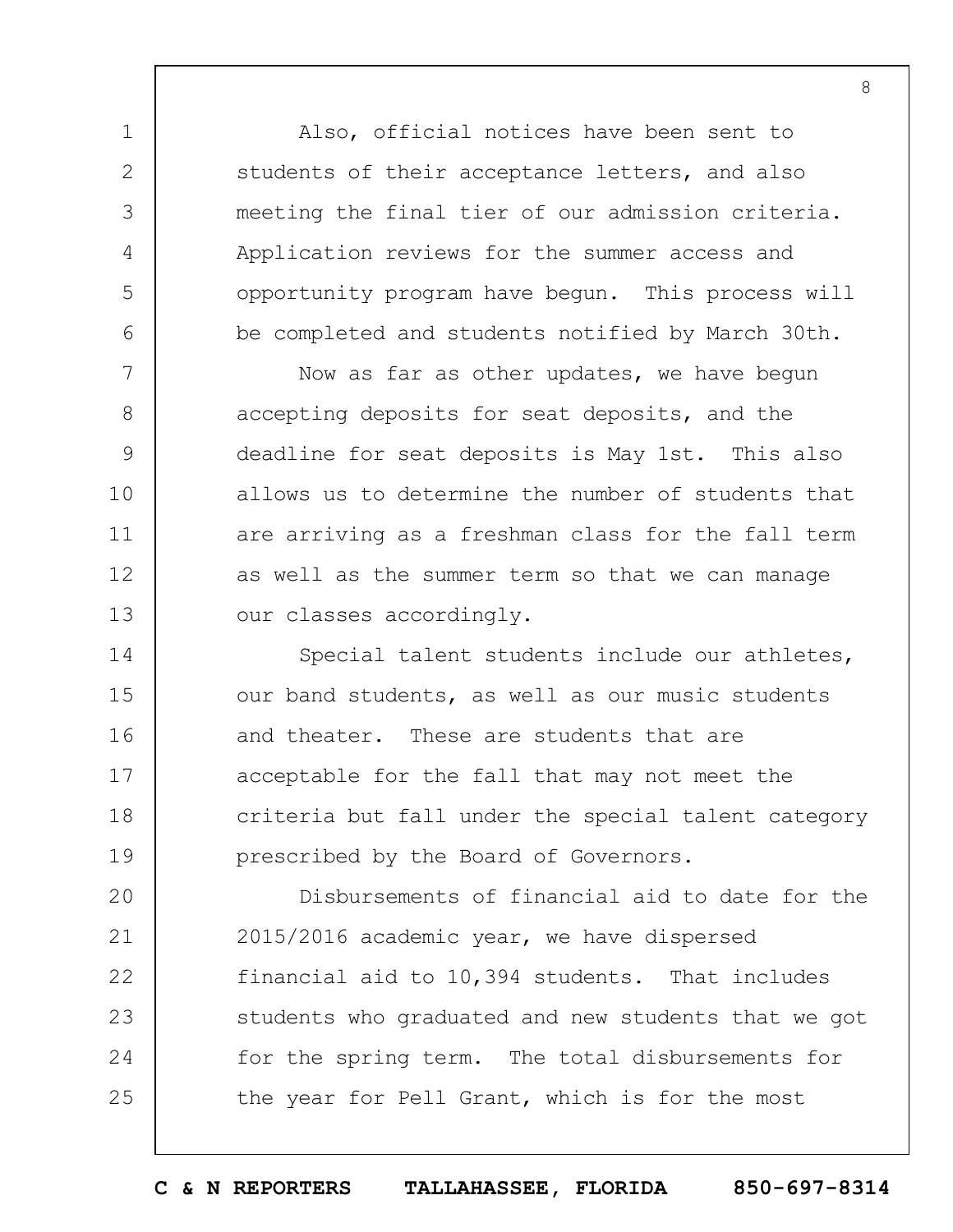1 2 3 4 5 6 7 8 9 10 11 12 13 14 15 16 17 18 19  $20$ 21 22 23 24 25 9 needy students, we've dispersed \$21,859,366. In loans we have dispersed \$53,600,456. TRUSTEE CARTER: Before you go, I want to ask you a question. VICE PRESIDENT HUDSON: Okay. TRUSTEE CARTER: I see most -- the greater amount is for loans. Is that -- what percentage of our students are on student loans, or do you have it broken down at that level? VICE PRESIDENT HUDSON: We can get those numbers for you. We have it broken down. We can pull those numbers to determine the number of students that have received loans, and I'll get that to you. TRUSTEE CARTER: Versus those that are on Pell. VICE PRESIDENT HUDSON: We know that 63% of our students are on Pell. TRUSTEE WASHINGTON: And when you do the breakout, can you determine if those who are on Pell are also taking out loans in other --VICE PRESIDENT HUDSON: Yes. TRUSTEE WASHINGTON: Great. That would just be helpful to know. TRUSTEE SHANNON: VP Hudson, this is Trustee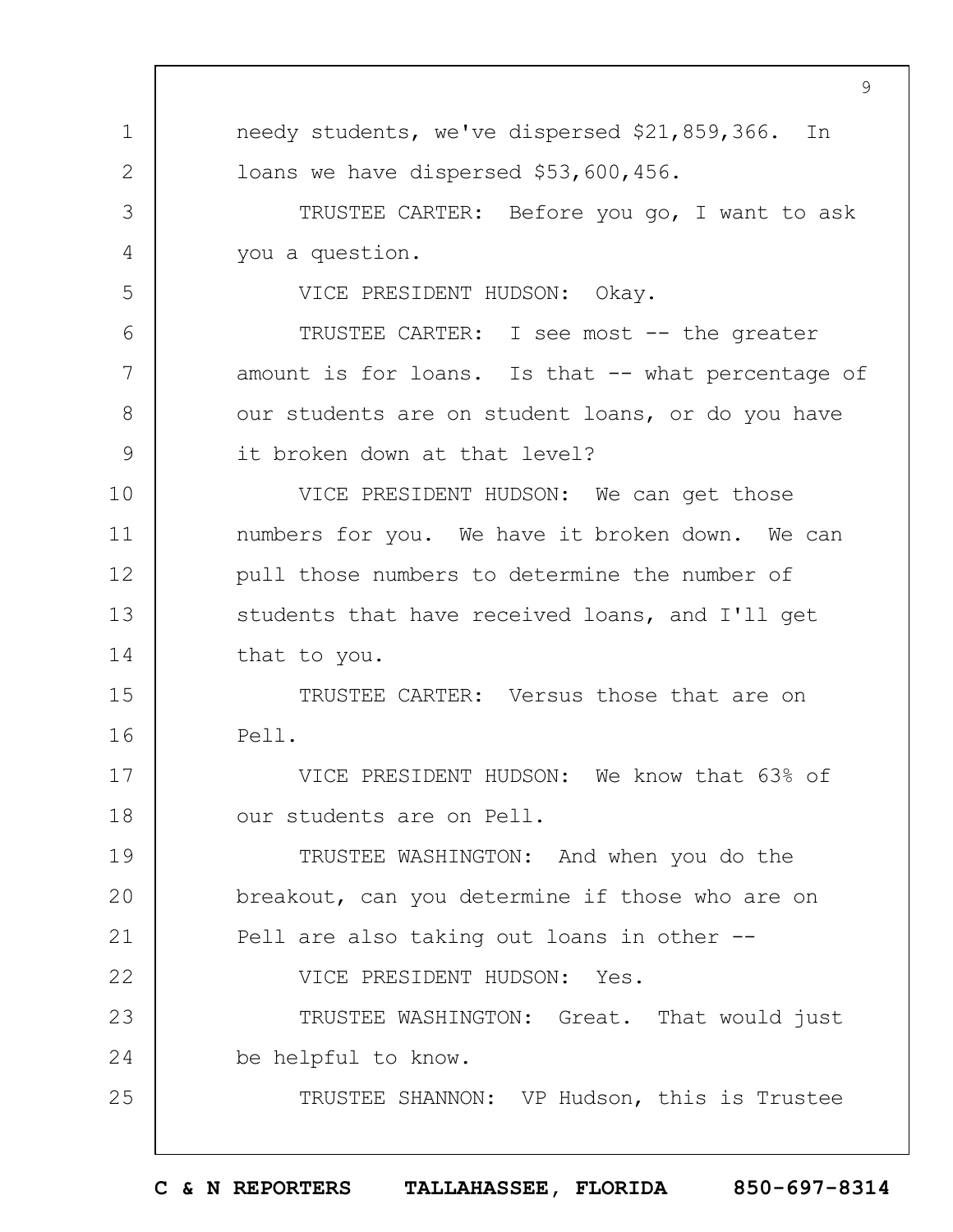Shannon.

1

2

16

17

VICE PRESIDENT HUDSON: Yes, ma'am.

3 4 5 6 7 8 9 10 11 12 13 14 15 TRUSTEE SHANNON: A question, sorry to go back, backstep a minute, but on your previous slide you mentioned the special talent students that we were allowing in, a maximum of 50; and I was wondering if there were any thresholds or guidelines even among those 50 that we're giving exceptions to in terms of acceptance. Do you have some thresholds that you follow, and do we have in place measures to ensure that those students, despite their additional talent activities, have the academic support to, you know, ensure that they succeed at the same rates that we're expecting other students to succeed?

VICE PRESIDENT HUDSON: Absolutely, and thank you for the question.

18 19  $20$ 21 22 23 24 25 We do have quidelines in place, because they are in our special talent category, they're either athletes or in music or theater, and they have special programs. As you know already, athletics has a special program for all athletes that monitor and track their progress through to graduation and along with the APR that they have to perform.

And the guidelines that were set up for the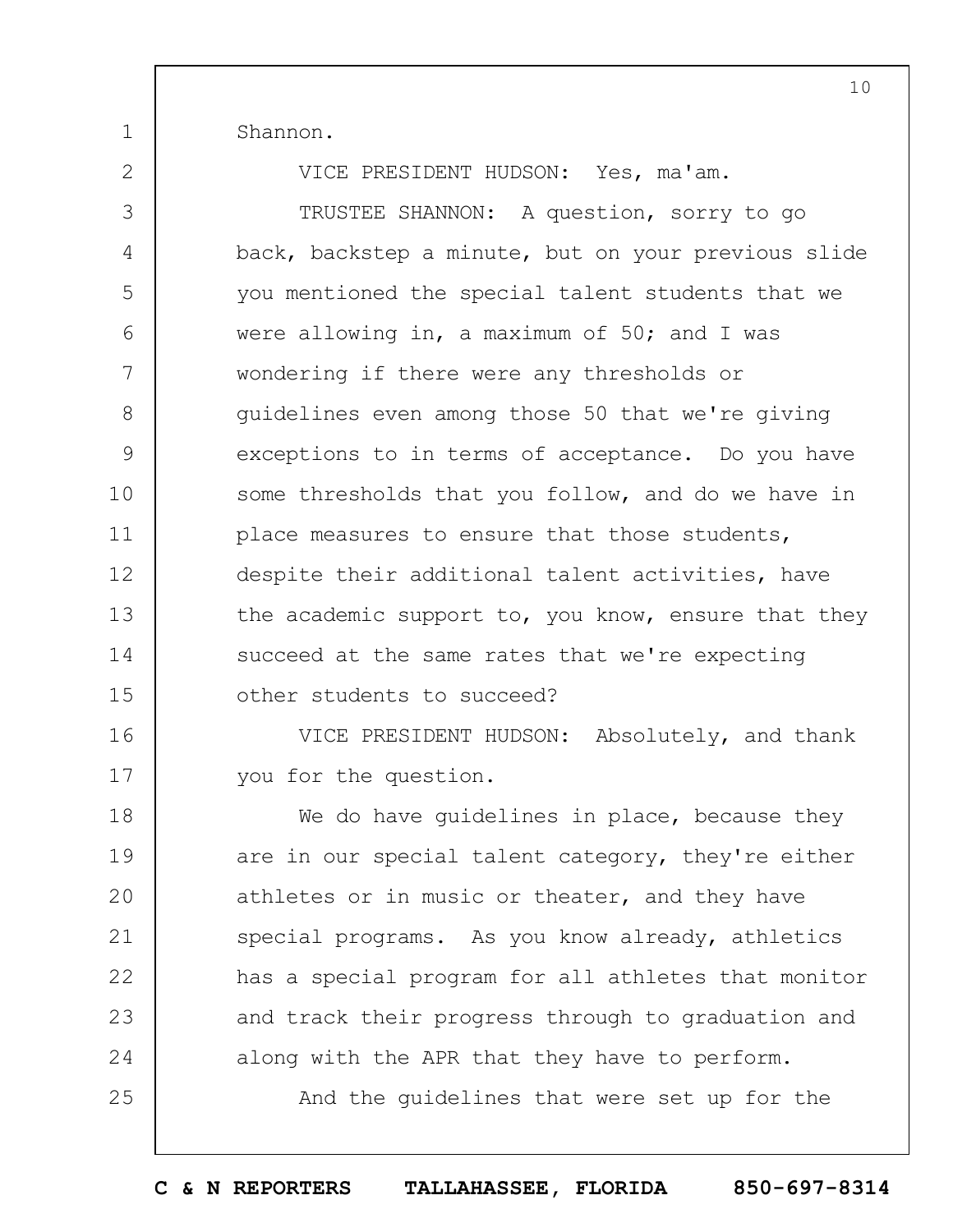music department, we actually have Mr. Brian Smith and Deidre McRoy who monitor the music department students as they transition from semester to semester to ensure that they meet the minimum threshold for academic progress; and we also monitor them through our financial aid for satisfactory academic progress as well.

1

2

3

4

5

6

7

8 9 10 11 12 13 14 15 16 Those students have to go before the Admissions Committee which are representatives campus-wide, and they have to be recommended by those different departments as far as athletics and music to go before that committee. It's sort of similar to what all the universities do for their athletes and also special talent. It has to go before an admissions committee, and they have to show promise.

17 18 19  $20$ 21 22 There may have been some economic or personal circumstances that may have prohibited them from being successful in high school, and typically that's written in their essay. And their essays are read and also voted on by that Admissions Committee.

23 24 25 TRUSTEE SHANNON: Okay. Thank you. VICE PRESIDENT HUDSON: You're welcome. Okay. Student -- life and student government

11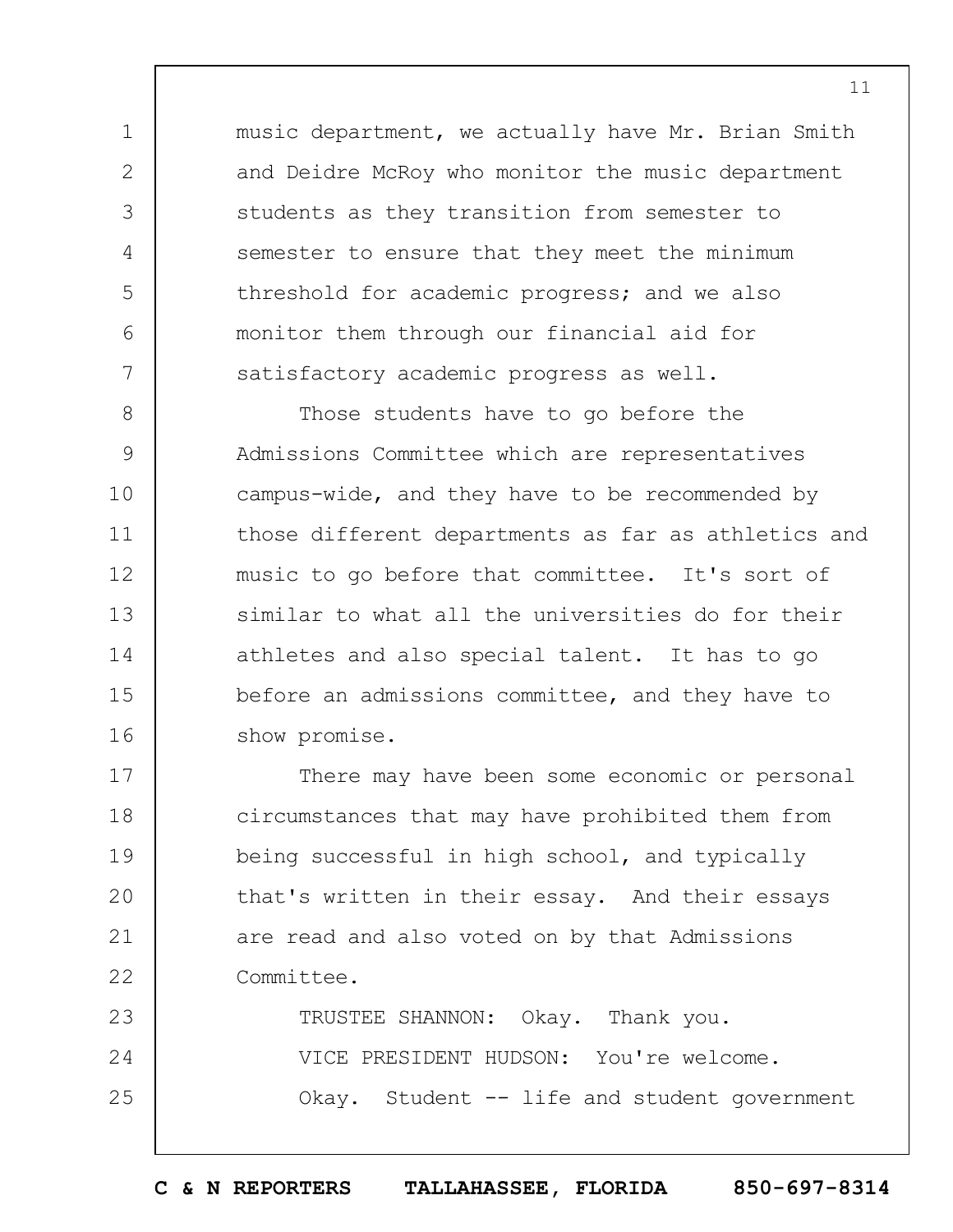1 2 3 4 5 6 7 8 9 10 11 12 13 14 15 16 17 18 19  $20$ 21 22 23 24 25 updates, the spring 2016 election schedule has begun with the election date of February 16th. The new executive branch of student government will take office at the end of the spring semester. There's also an FSA roundup that's happening that I found out last night at the rotunda at the Capitol today at 11:30. Our SGA President indicated, as president of FSA as well, that there will be a roundup at 11:30 at the Capitol rotunda. At this time -- TRUSTEE CARTER: Excuse me. VICE PRESIDENT HUDSON: Yes. TRUSTEE CARTER: Madam Chairman, may I ask a question? TRUSTEE WASHINGTON: Sure. Trustee Carter, you're recognized. TRUSTEE CARTER: Getting to Student Affairs, have we done or do we on a normal basis survey the students for issue purposes? For an example, to find out what issues  $--$  I know that the other night at the Capitol when they passed out the scholarships for those that are continuing on that would help them to graduate, have we done a survey to see what some of the students -- I know we've had anecdotal information in terms of what we've

**C & N REPORTERS TALLAHASSEE, FLORIDA 850-697-8314**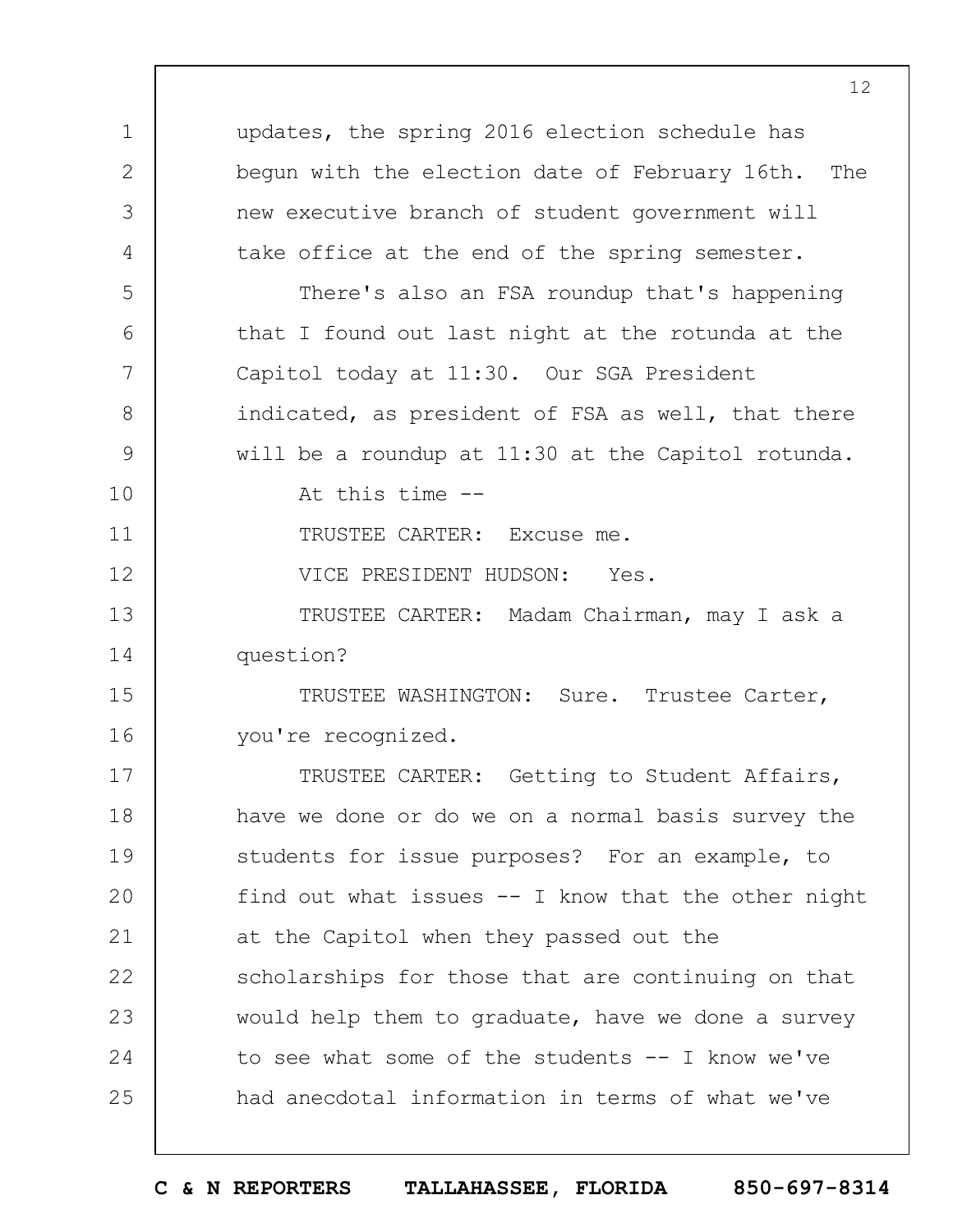gotten from before, but do we actually survey the students to find out what the specific issues are in terms of what's precluding them from graduating on time or what forces them to drop out?

1

2

3

4

22

5 6 7 8 9 10 11 12 13 14 15 16 17 18 19 VICE PRESIDENT HUDSON: Well, we have surveys that are done, the Noel-Levitz surveys that we complete biannually for students that tell us what are the particular areas where there are issues. We also have town hall meetings where we talk about different issues with students so that they can bring -- make us aware of those issues, but we can do a more in-depth survey. Sometimes those are very difficult because students want to talk one on one as opposed to revealing some sensitive issues. And we have an open-door policy, all of the AVPs, as well as myself where students come and talk about different issues that they may have that prohibits them from graduating, as well as with their academic advisors.

 $20$ 21 TRUSTEE WASHINGTON: Do you guys collect that information?

VICE PRESIDENT HUDSON: Excuse me?

23 24 25 TRUSTEE WASHINGTON: Do you collect -- I mean obviously not particulars, but do you collect sort of in a repository that sort of information?

**C & N REPORTERS TALLAHASSEE, FLORIDA 850-697-8314**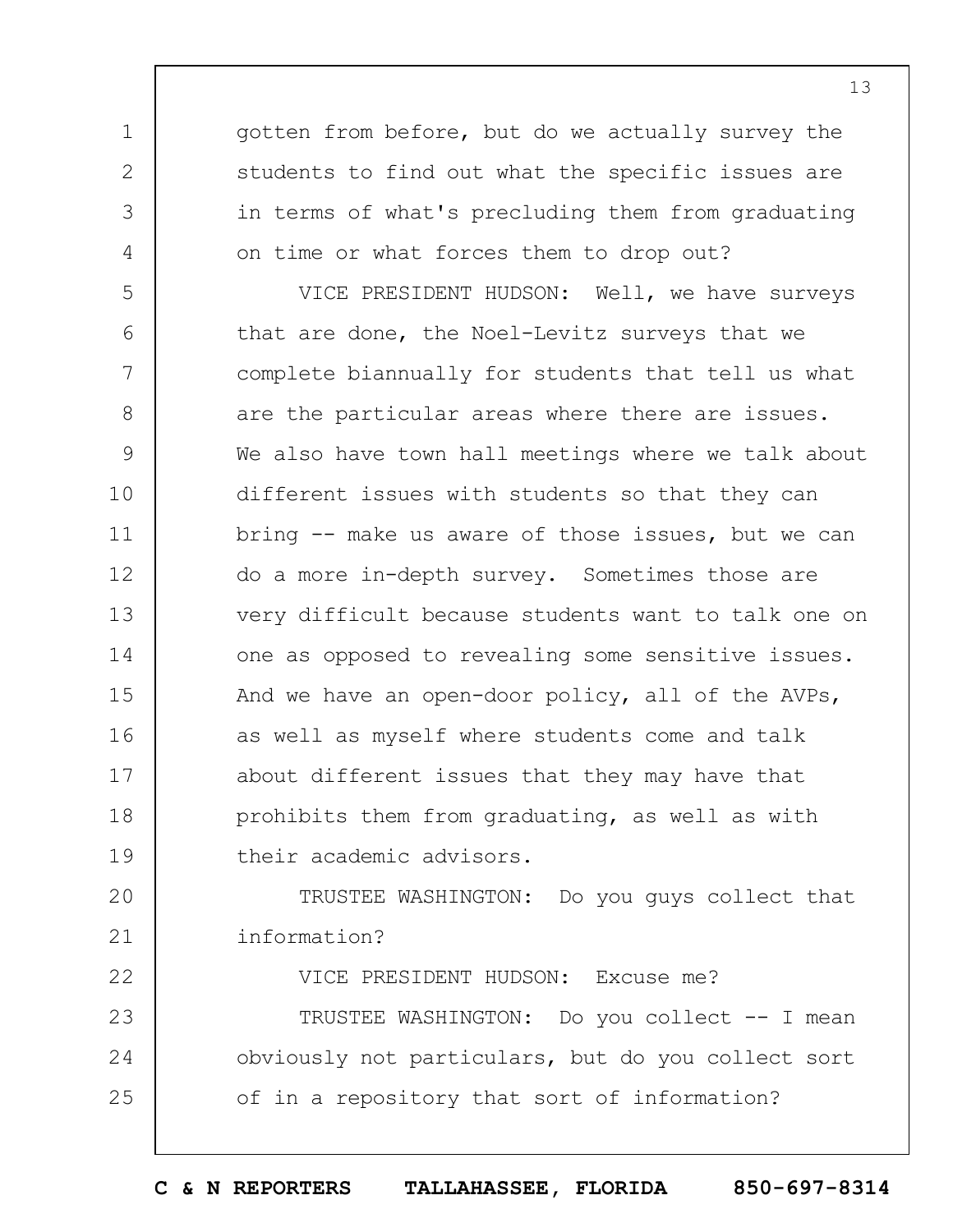VICE PRESIDENT HUDSON: Well, we keep information that they bring in, but a lot of the information is personal in nature that you don't - they would not like for you to keep records of a lot of that personal information.

And Doctor Coleman, you wanted to add something?

1

2

3

4

5

 $6\overline{6}$ 

7

8 9 10 11 12 13 14 15 DOCTOR COLEMAN: The Undergraduate Student Success Center, the advisors, they do by semester a calling campaign that they call -- where they call the students that have not registered or are not returning to really kind of hone in on the reasons. And there has been a report generated in the past that will show a student is not returning because of financial reasons or family reasons.

16 17 18 19  $20$ 21 22 23 24 25 So there has been that type of specific report in terms of students that are on the SAP, financial aid, not meeting satisfactory academic progress. I'm the chair of that committee. In the committee we have kind of like a database of the reasons that students say they have not been meeting satisfactory academic progress; but similar to what Doctor Hudson said, you know, a lot of that information is very, you know, sensitive. But there are some general reasons related to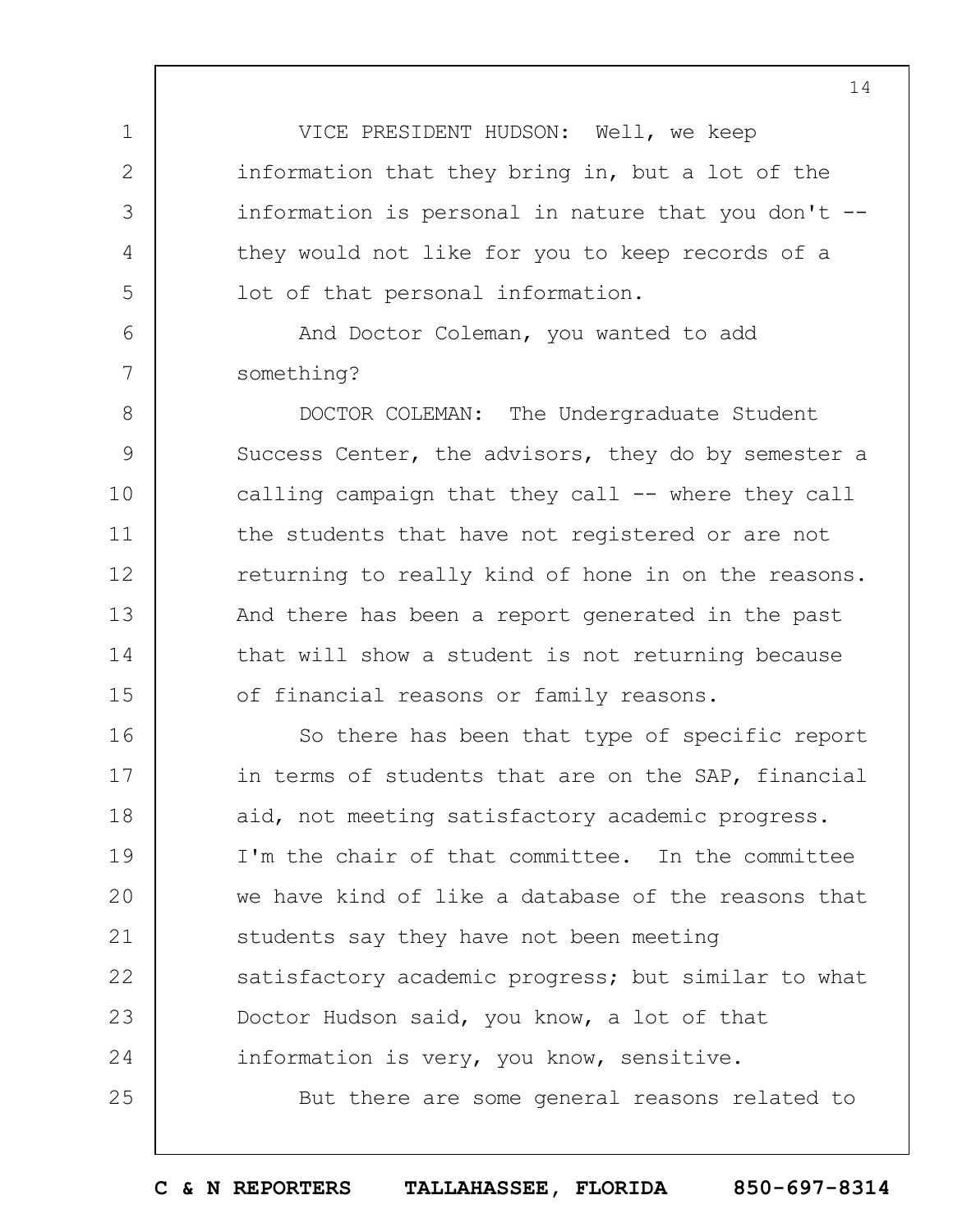1 2 3 4 5  $6 \overline{6}$ 7 8 9 10 11 12 13 14 15 16 17 18 19  $20$ 21 22 23 24 25 medical, you know, family death, financial, those types of things, so we do kind of keep those, you know, those types of numbers just more anecdotal. Other than our NCS, you know, data and those specific surveys that the Office of Assessment does. TRUSTEE CARTER: Madam Chairman, do you mind if we just ask for the current iteration of that report? TRUSTEE WASHINGTON: That would be fantastic. VICE PRESIDENT HUDSON: And I'm sorry, I didn't introduce Doctor Coleman. This is Doctor Angela Coleman. She is the Associate Vice President for Student Affairs and Dean of Students. TRUSTEE CARTER: Thank you. TRUSTEE WASHINGTON: Thank you. VP Hudson, would you continue. VICE PRESIDENT HUDSON: Okay. We will now have Mr. Brian Smith, the assistant to the Vice President for Student Affairs with a brief information item. Mr. Smith. MR. SMITH: Good morning. Currently we have 3,341 students enrolled in the SUS-mandated online hazing prevention course. It's a very detailed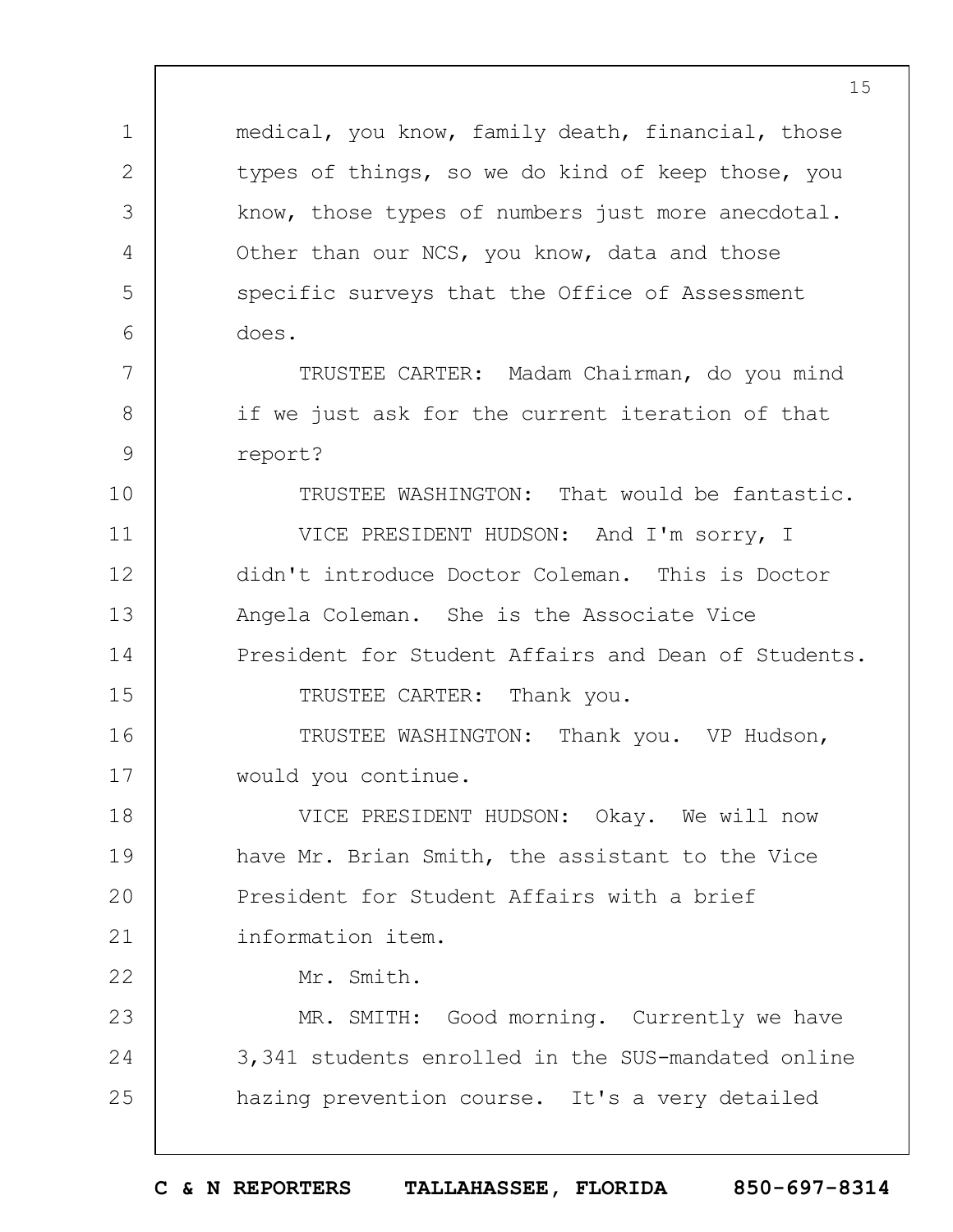course that -- and was more efficient in providing information or educational aspects of our hazing prevention initiatives.

1

2

3

4

5

6

7

21

22

23

24

25

Right now FAMU has the largest percentage of students enrolled in the SUS member -- out of the SUS member institutions. Again, that's the largest percentage, 3,341 out of our 10,000 or so students.

8 9 10 11 12 13 14 15 16 17 18 19  $20$ We continue to work with the Office of Student Affairs and Student Activities to conduct the clubs and organizations workshops. We will also be conducting hazing prevention workshops with the softball, track and baseball teams, as well as the ROTC cadres. We also will be sending representatives to the Novak Institute of Hazing. That will be hosted at Georgia Tech this year. I'll be serving as one of the panelists. It's pretty -- I guess if you look in the hazing prevention world throughout the United States, it's one of the leading institutes that discusses that issue.

Over the fall semester, we had 14 allegations of hazing, and those have been investigated, and I have details should anyone have any questions about that. That's what we have as far as our hazing prevention at this point.

16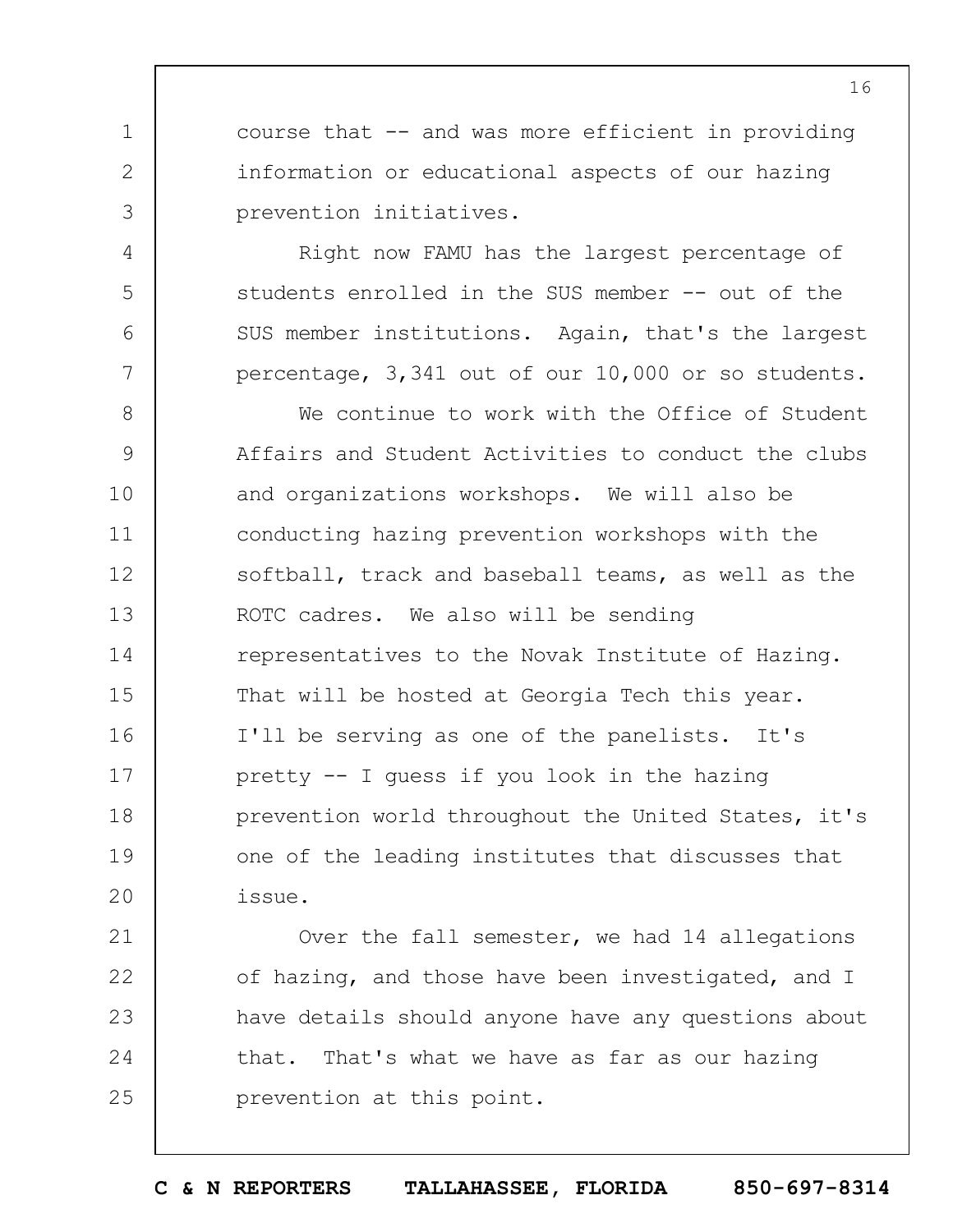TRUSTEE WASHINGTON: Mr. Smith, do the hazing allegations go through audit, or are those captured specifically in your area? Is there any overlap?

MR. SMITH: They don't go through Audit and Compliance. We do provide information to them. TRUSTEE WASHINGTON: Okay.

1

2

3

4

5

6

7

8

9

MR. SMITH: Now if it's something that's related to retaliation, it goes through Audit and Compliance based on our University regulations.

10 11 12 13 14 15 16 17 As far as the hazing accusations or allegations, we have a multi-tier approach. When an allegation is made, it goes to FAMU Police Department, simultaneously with Office of Judicial Affairs as well as Student Affairs. We brief the President, we brief General Counsel's office so everyone -- all the stakeholders on campus will be abreast of any activities that may be happening.

18 19  $20$ 21 22 23 24 25 Judicial Affairs will -- if it's an individual or organization, Judicial Affairs will investigate, or they may recommend or refer the case to another investigator. I've been referred cases before to investigate. The Police Department runs a simultaneous criminal investigation. We'd have Judicial Affairs, and then we do the parallel investigation, so in case it's a code of conduct

**C & N REPORTERS TALLAHASSEE, FLORIDA 850-697-8314**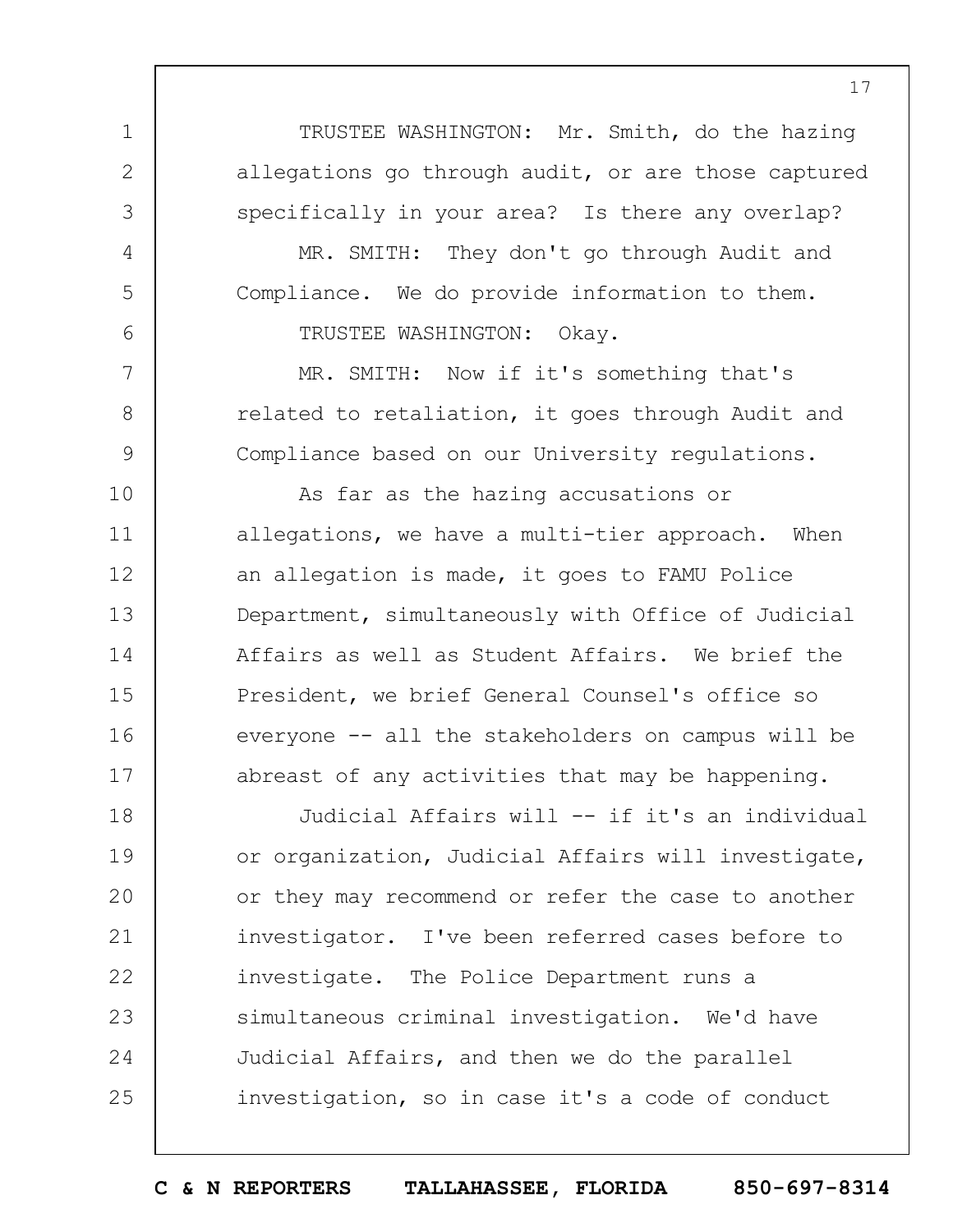1 2 3 4 5 6 7 8 9 10 11 12 13 14 15 16 17 18 19  $20$ 21 22 23 24 25 violation. It could be code of conduct; it could be criminal; it could be both, or it could be neither. So we try to make sure we have all of those bases covered. If a student is charged for any hazing -- or oftentimes we will find out it may not be hazing related, but it could be another code-of-conduct violation. And that would be investigated just like any other issue on campus. TRUSTEE WASHINGTON: Thank you. TRUSTEE SHANNON: Mr. Smith, this is Trustee Shannon. MR. SMITH: Good morning. TRUSTEE SHANNON: Good morning. Regarding the 14 allegations of hazing made during the fall of 2015, can you give us an idea of the types of organizations these allegations are being made against, and then, also, give us an idea of how this compares to the previous two or three fall timeframes that we've been keeping these type of metrics? Because I want to understand and perhaps get your opinion on whether you -- whether the culture and environment at FAMU is shifting for the better or the worst or is staying the same. MR. SMITH: Okay. Well, I'll get into the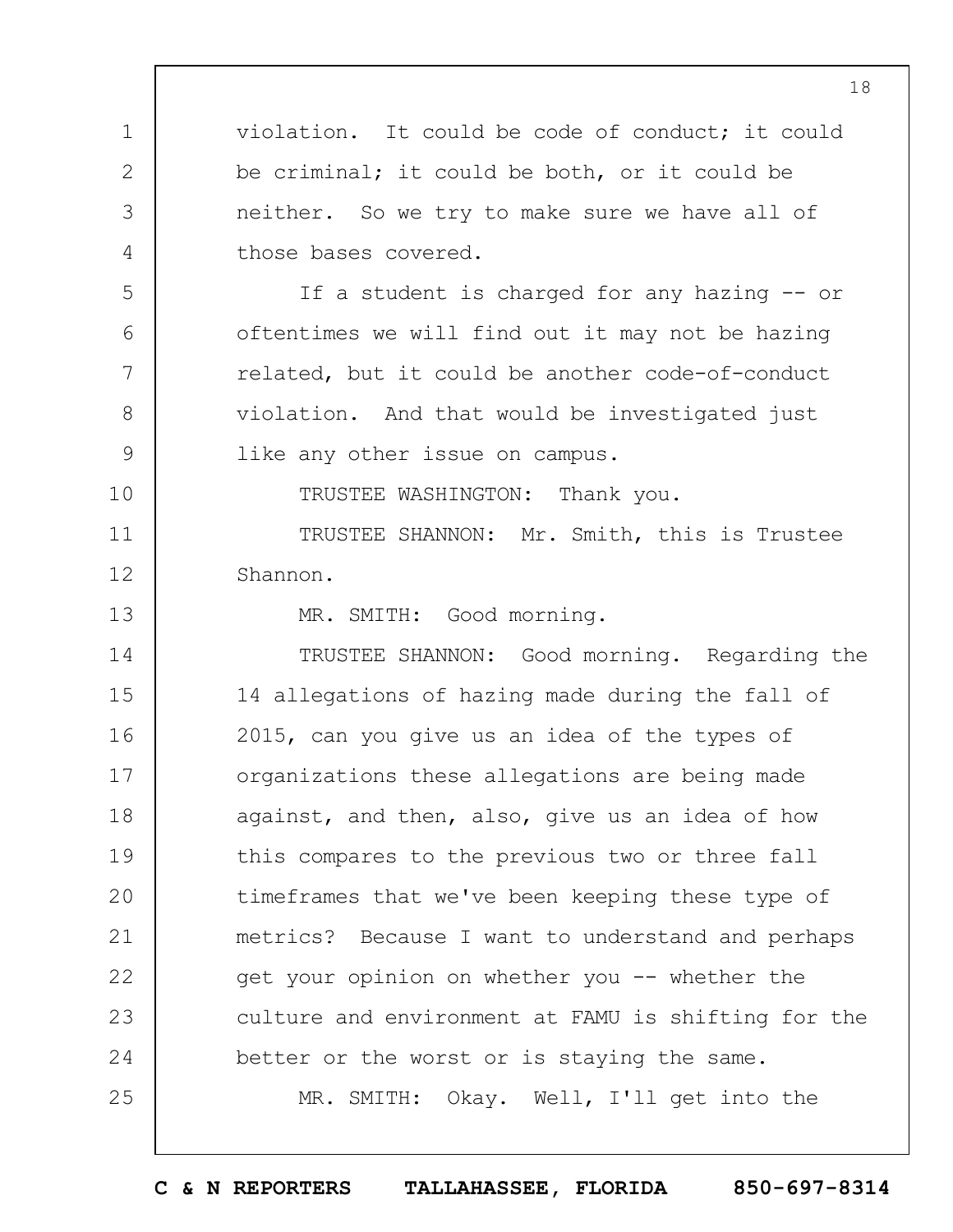details, but I will say that I have a  $-$  I don't know if I want to use the word "culture," but I will say that the atmosphere has changed for the better from what I've seen since I've been here. And I would say that there seems to be more awareness based on our initiatives that we've implemented.

1

2

3

4

5

6

7

19

8 9 10 11 12 13 14 15 16 The students have -- I feel they have a better mode of reporting. I think the faculty and staff are more engaged in any reporting, and so I will say along those lines, and I think those were some of the keys prior to my arrival, that it's much better. There's an awareness. It's a national problem, so I don't want it to seem like it's FAMU so that's why I didn't really want to use "culture" per se.

17 18 TRUSTEE SHANNON: No, I was specifically talking about FAMU's culture.

MR. SMITH: Oh, okay.

 $20$ 21 22 23 24 25 TRUSTEE SHANNON: Because I know that we have had concerted resources and efforts on this for the past four years, and I just wanted to get an idea as to whether, you know, we felt that those efforts and those resources were working. And also, you know, again, my other two questions were: How do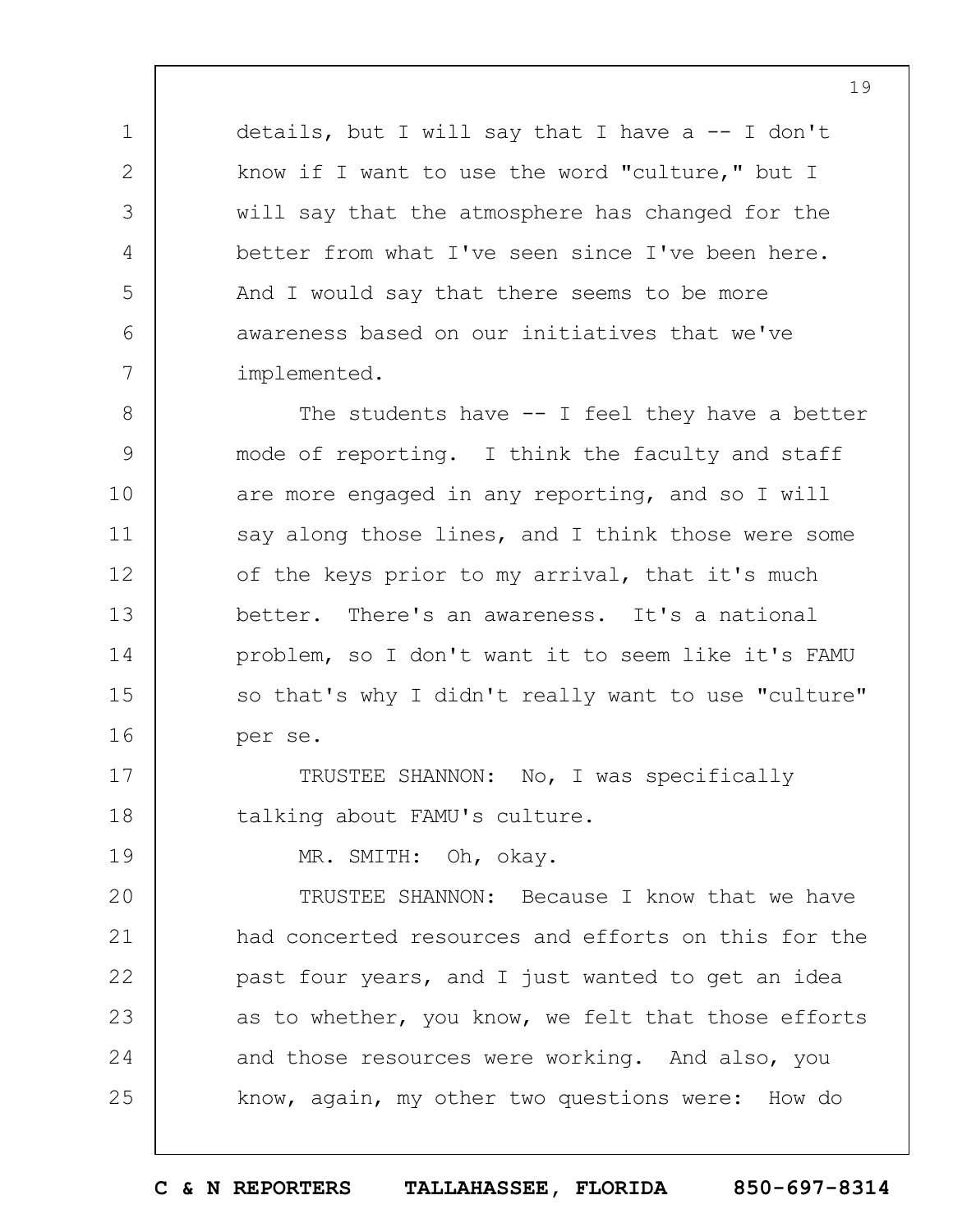1 2 3 4 5 6 7 8 9 10 11 12 13 14 15 16 17 18 19  $20$ these 14 compare to past fall semesters; and then, also, what kind of organizations are attracting these allegations? MR. SMITH: Okay. TRUSTEE SHANNON: So I mean of the 14, were they Greek letter organizations, were they band, choir, you know, otherwise? MR. SMITH: Okay. We had one -- one was in the marching band, and that included a number of individuals. And that wound up not being hazing, but it led to individual judicial affair sanctions for those individuals. It wasn't termed as hazing, but there were other issues involved. We had one Greek letter organization that had four different allegations. And from our research, we kind of anticipated an uptick  $-$  we had a pretty strong I guess initiative -- not initiatives. We had a new member intake season, and so we kind of anticipate that you would get accusations made or an uptick in accusations during that season,

especially from individuals who may not have been accepted. So that's been the trend since I've been here. Every time you have intake season, there's an increase in reports.

21

22

23

24

25

We had another organization which was also a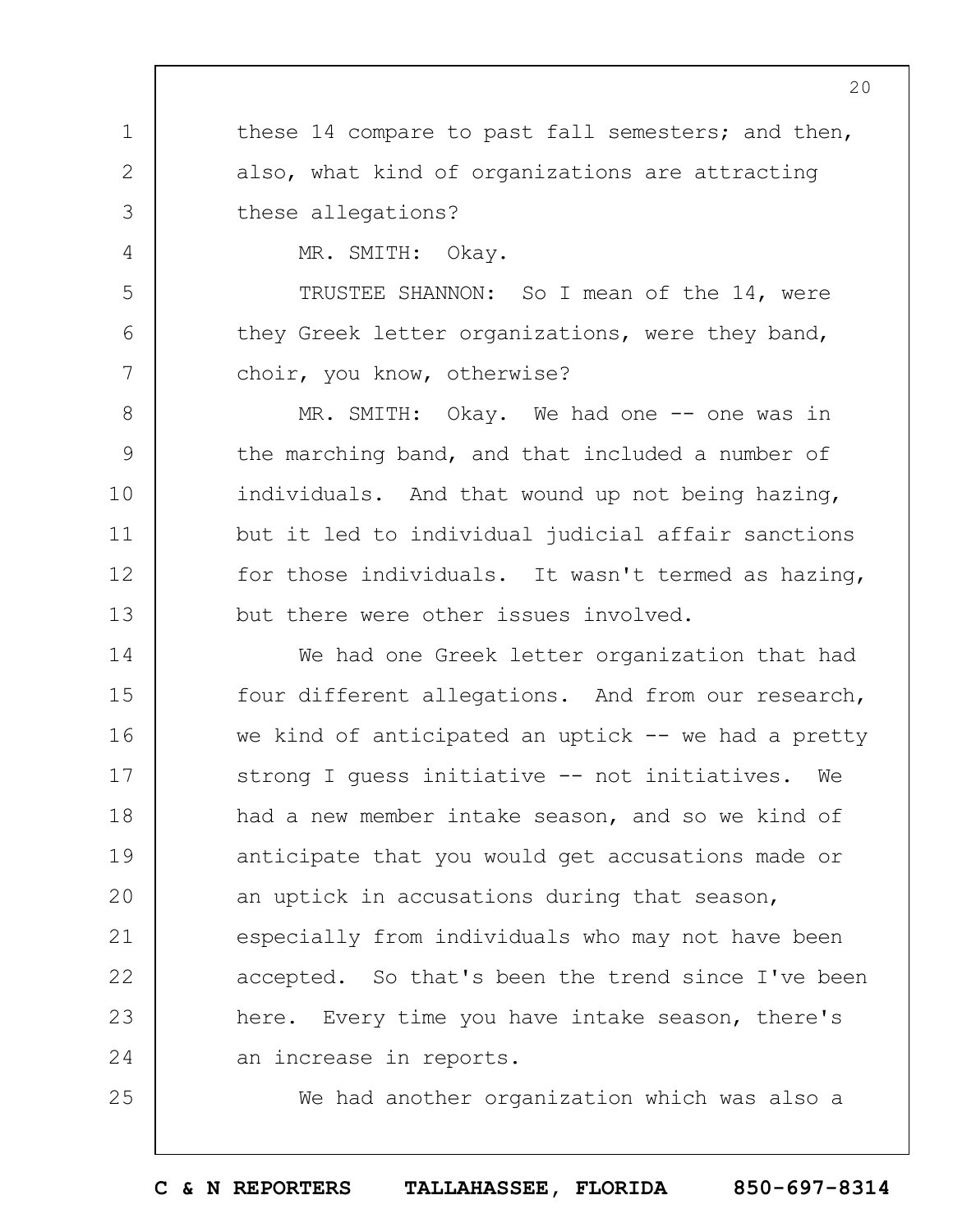1 2 3 4 5 6 7 8 9 10 11 12 13 14 15 16 17 18 19  $20$ 21 22 23 24 25 Greek letter, they had two separate incidents, and those were not substantiated. The prior -- out of the four, three of those four could not be substantiated at that time of the investigation, but they do still have one pending investigation. We had another social organization or public service organization, and they had -- that was not substantiated. We had a third Greek letter organization that was not substantiated, and we have two that are still -- that have ongoing investigations. TRUSTEE WASHINGTON: So how many total ongoing investigations do we? MR. SMITH: Two. TRUSTEE WASHINGTON: Two? Okay. MR. SMITH: And the third question I guess was pertaining to -- TRUSTEE SHANNON: How does the volume of allegations compare to previous fall semesters? MR. SMITH: 2014, they're very similar; 2015, they were lower than what we have now, but we didn't have nearly as many organizations having an intake process in 2015. So we see that trend, with the increase in intake, there's an increase in accusations.

21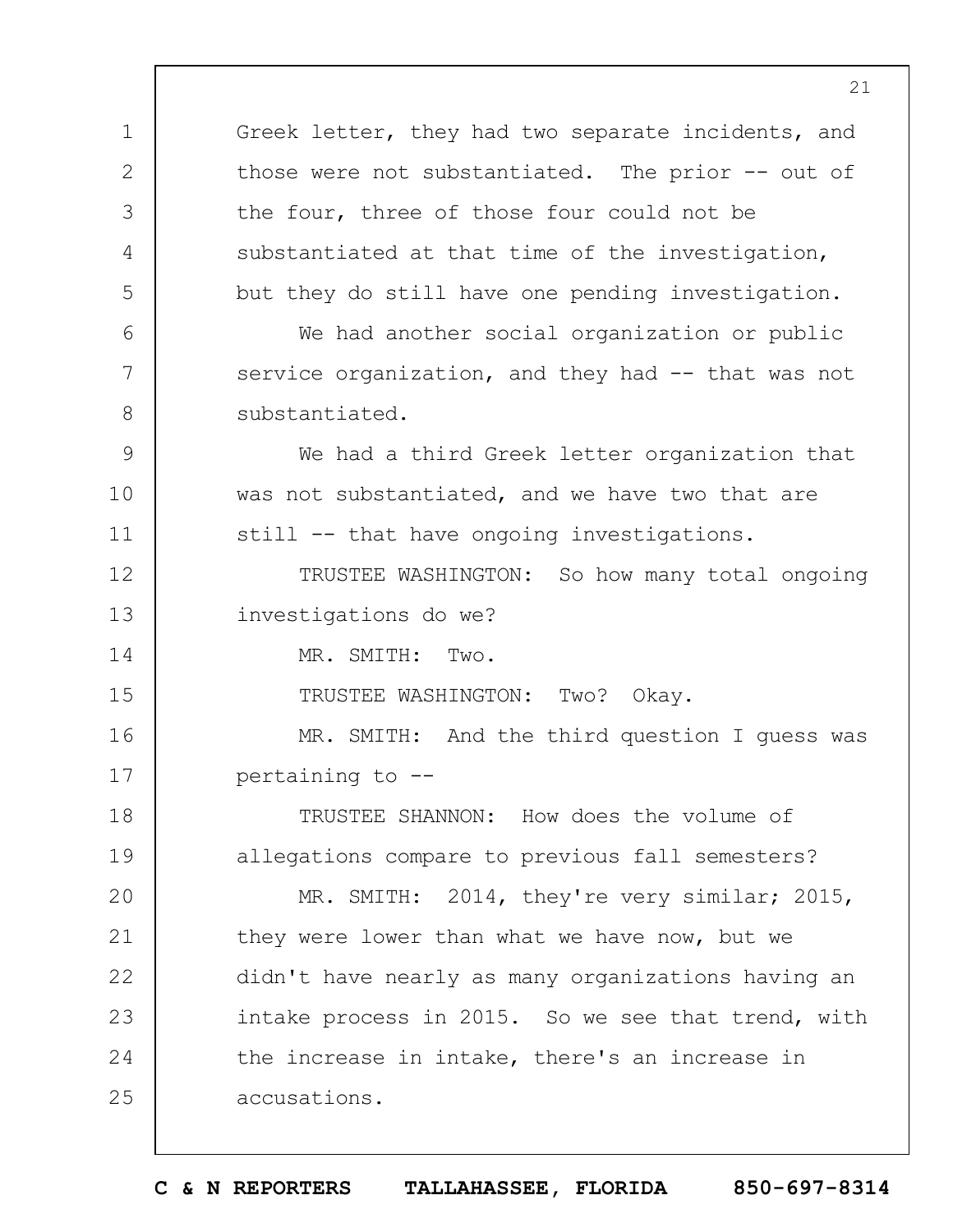I would love to at some time forward to you guys the information that we link from that online hazing. It really breaks down students' attitudes about the hazing. We have some who admit to  $-$  and it's all anonymous, so you get a good feel for what they're saying. And you can really see the number of organizations that people are in, the people who are claiming that they have experienced hazing in middle school, high school and college. And you get an idea of how many said that they feel that the initiatives have changed their mind, and you have some say, of course, no, it didn't.

1

2

3

4

5

6

7

8

9

10

11

12

25

13 14 15 16 17 18 19 So I just see it's an ebb and flow, and with the students being transitional, I think it's important to keep pushing because we're now at the stage we have no students that were here when these initiatives started. Most of them have graduated, so you have new students coming in. We have to keep these same programs going I think.

 $20$ 21 22 23 24 VICE PRESIDENT HUDSON: And, Trustee Shannon, this is Doctor Hudson. As we get more organizations that may return to campus, those numbers will change as well. TRUSTEE SHANNON: Okay. Thank you.

TRUSTEE WASHINGTON: VP Hudson do we have a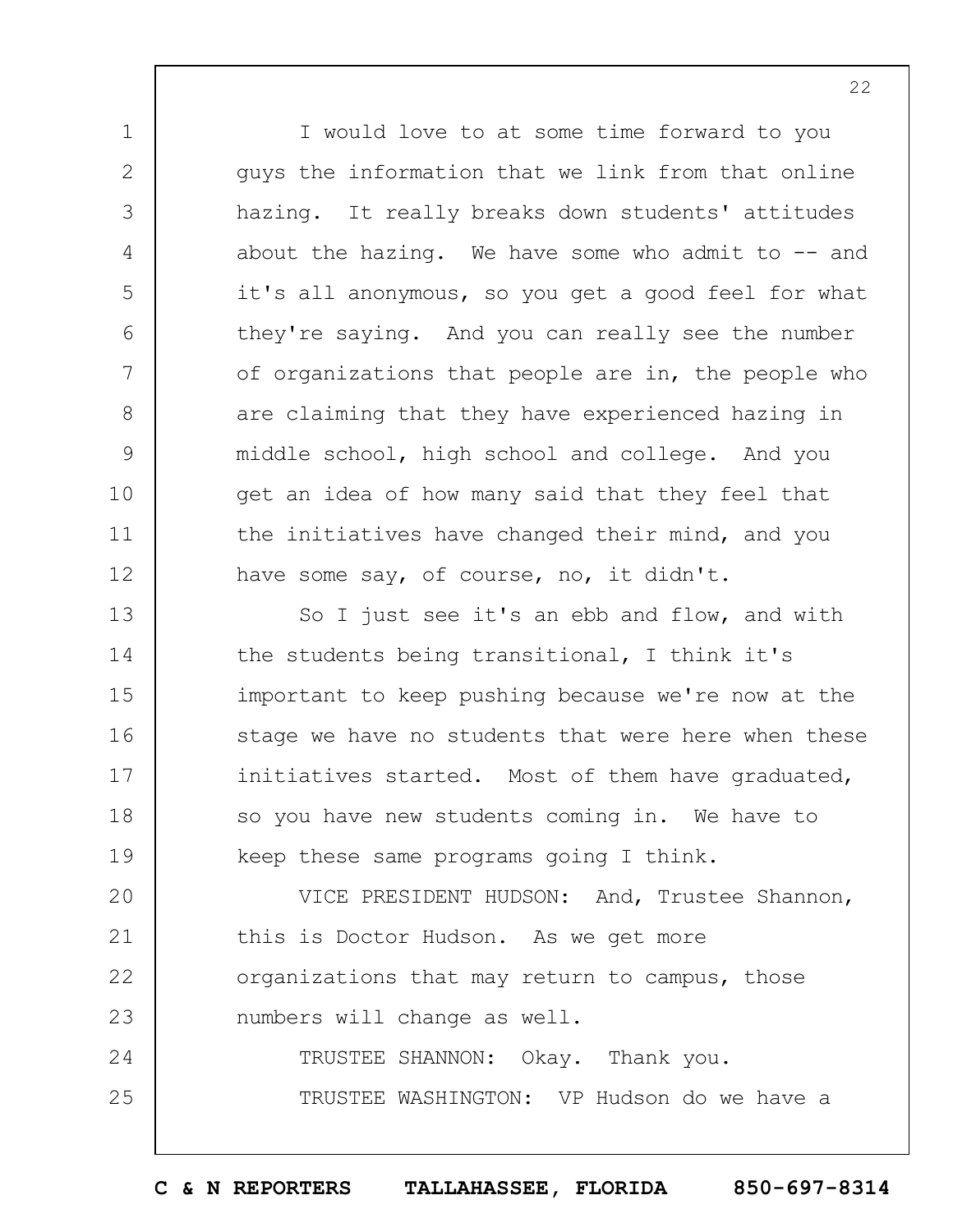1 2 3 4 5 6 7 8 9 10 11 12 13 14 15 16 17 18 19  $20$ 21 22 23 24 25 23 protocol for, as new organizations come on, how we onboard them and try to prevent some of the uptick? VICE PRESIDENT HUDSON: We do, as well as for organizations that have been suspended. We have methods for them to come back on campus. It's called reintegration. TRUSTEE WASHINGTON: Thank you. VICE PRESIDENT HUDSON: Madam Chair, this concludes my report. TRUSTEE WASHINGTON: Thank you, VP Hudson and Mr. Smith, and Angela. Do we have any other questions from Committee members or members of the Board? (NO RESPONSE). TRUSTEE WASHINGTON: I will take that as a no. If we have no further business, this Committee meeting is adjourned. CHAIRMAN WARREN: Thank you, Trustee Washington. (WHEREUPON, THE STUDENT AFFAIRS COMMITTEE MEETING WAS ADJOURNED).  $\star$   $\star$   $\star$   $\star$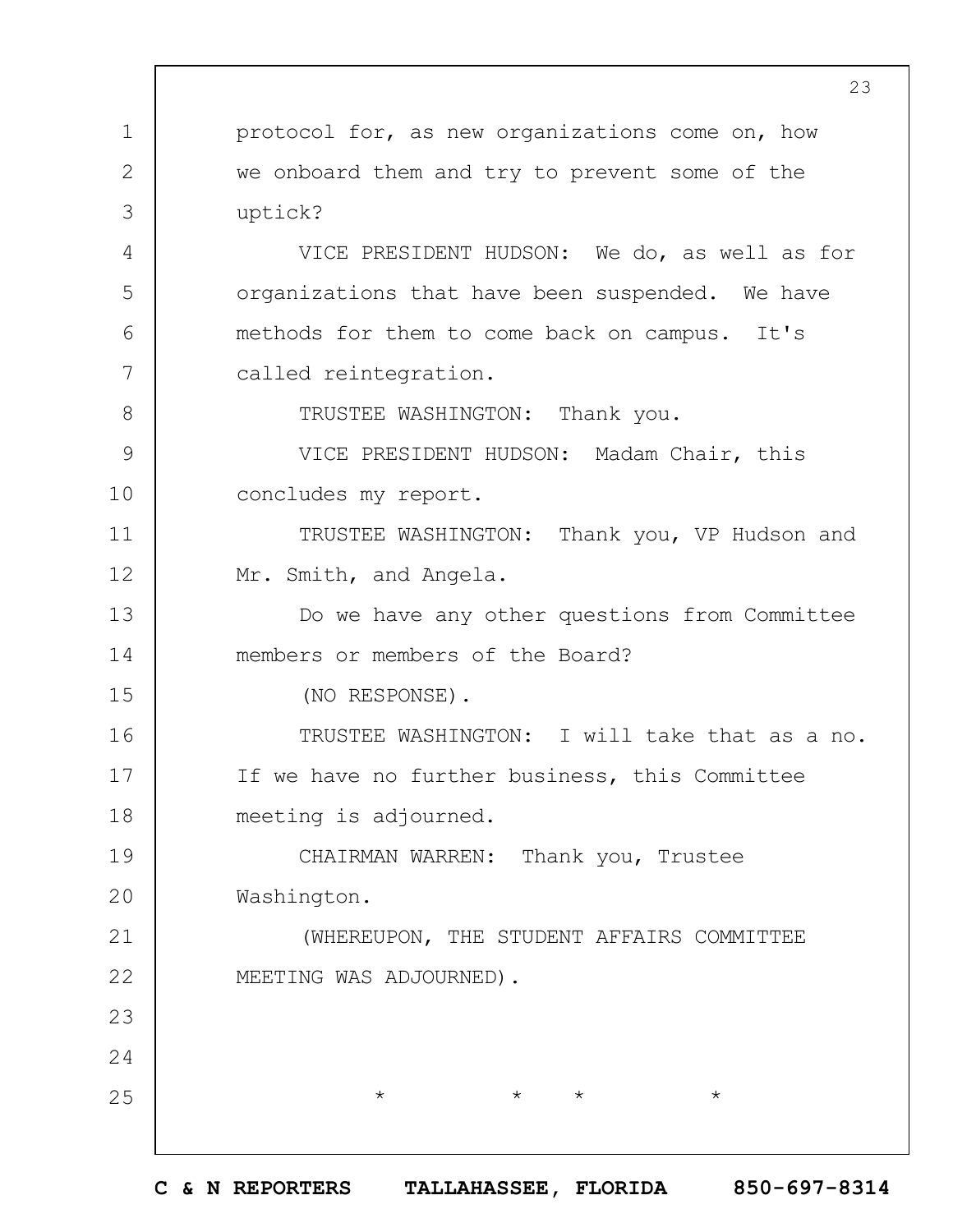|               | 24                                                                                                       |
|---------------|----------------------------------------------------------------------------------------------------------|
| $\mathbf 1$   | CERTIFICATE                                                                                              |
| $\mathbf{2}$  |                                                                                                          |
| 3             | STATE OF FLORIDA<br>COUNTY OF LEON                                                                       |
| 4             |                                                                                                          |
| 5             | I, NANCY S. METZKE, RPR, FPR, certify that I<br>was authorized to and did stenographically report the    |
| 6             | foregoing proceedings and that the transcript is a true<br>and complete record of my stenographic notes. |
| 7             | DATED this 21st day of February, 2016.                                                                   |
| 8             |                                                                                                          |
| $\mathcal{G}$ |                                                                                                          |
| 10            |                                                                                                          |
| 11            | NANCY S. METZKE, RPR, FPR<br>Court Reporter                                                              |
| 12            |                                                                                                          |
| 13            |                                                                                                          |
| 14            |                                                                                                          |
| 15            |                                                                                                          |
| 16            |                                                                                                          |
| 17            |                                                                                                          |
| 18            |                                                                                                          |
| 19            |                                                                                                          |
| 20            |                                                                                                          |
| 21            |                                                                                                          |
| 22            |                                                                                                          |
| 23            |                                                                                                          |
| 24            |                                                                                                          |
| 25            |                                                                                                          |
|               |                                                                                                          |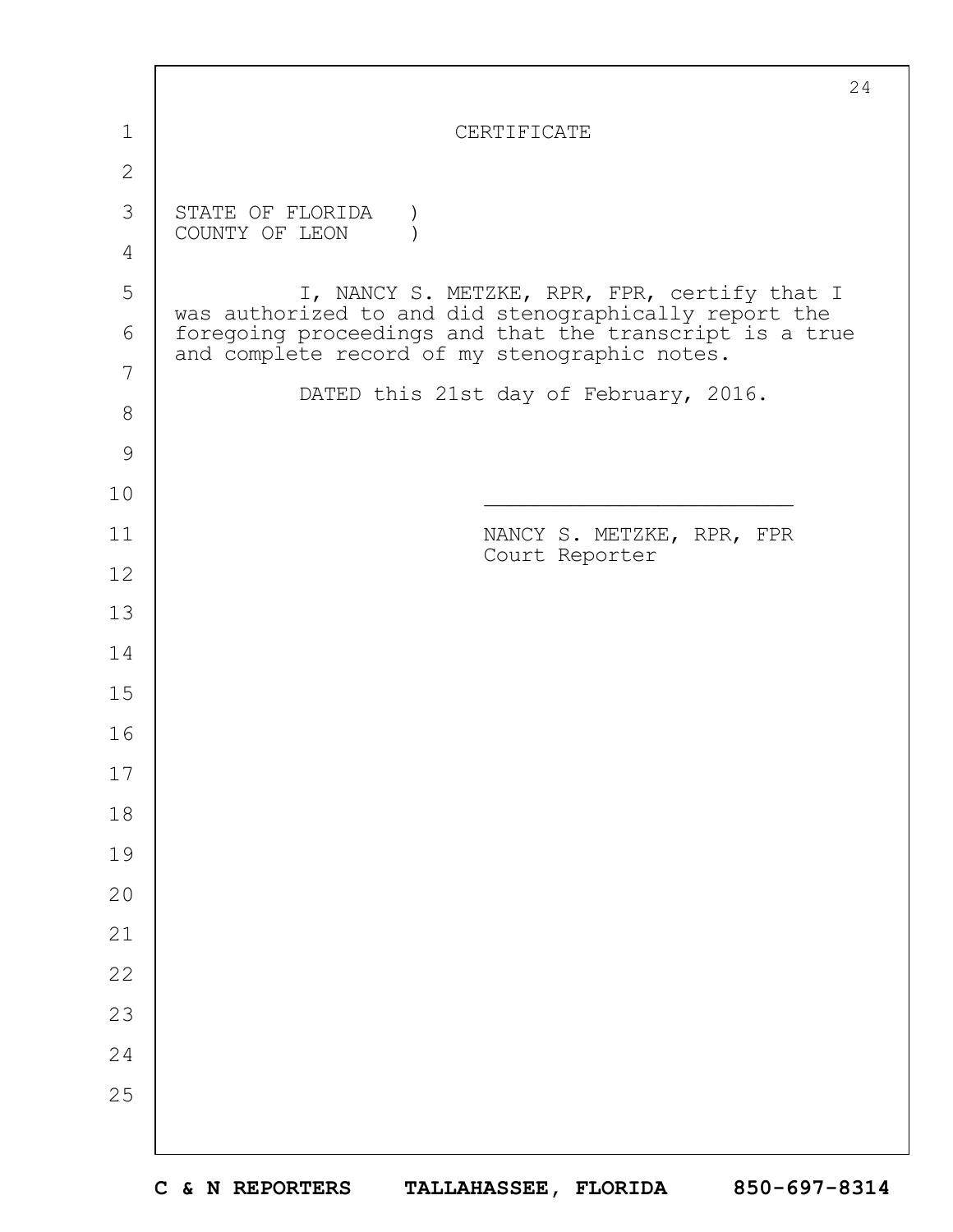|                          |                                  | 16:21, 17:2, 17:11,            | <b>based</b> $[2] - 17:9$ ,      | 17:25                        |
|--------------------------|----------------------------------|--------------------------------|----------------------------------|------------------------------|
| \$                       | 9                                | 18:15, 18:17, 20:3,            | 19:6                             | cases [1] - 17:21            |
| \$21,859,366 [1] - 9:1   | $9:30$ [2] - 1:11, 3:4           | 20:15, 21:19                   | <b>bases</b> [1] - 18:4          | category [2] - 8:18,         |
| $$53,600,456$ [1] - 9:2  | $9:50$ [1] - 3:8                 | allowing [1] - 10:6            | <b>basis</b> $[1] - 12:18$       | 10:19                        |
|                          |                                  | allows [1] - 8:10              |                                  | center [6] - 6:5, 6:8,       |
|                          |                                  | ALSO $[1] - 2:2$               | becoming $[1] - 6:16$            |                              |
| 1                        | A                                |                                | <b>begin</b> $[2] - 6:1, 7:10$   | 6:11, 6:12, 6:13, 6:14       |
|                          | $A.M$ [1] - 1:11                 | <b>amount</b> $[1] - 9:7$      | beginning $[1]$ - 4:7            | <b>Center</b> $[2] - 6:10$ , |
| 10 $[1] - 1:10$          |                                  | anecdotal [2] -                | begun [3] - 8:5, 8:7,            | 14:9                         |
| 10,000 $[1] - 16:7$      | abreast [1] - 17:17              | 12:25, 15:3                    | 12:2                             | centered [1] - 6:17          |
| $10,020$ [1] - 7:5       | absolutely [1] -                 | Angela [2] - 15:13,            | <b>BELINDA</b> $[1]$ - 1:7       | <b>CERTIFICATE [1] -</b>     |
| $10,394$ [1] - 8:22      | 10:16                            | 23:12                          | best $[1] - 6:16$                | 24:1                         |
| 10:00 [1] - 1:12         | <b>academic</b> $[7] - 8:21$ ,   | anonymous [1] -                | best-in-class [1] -              | certify [1] - 24:5           |
| 10th $[1] - 5:9$         | 10:13, 11:5, 11:7,               | 22:5                           | 6:16                             | chair [1] - 14:19            |
| 11:30 $[2] - 12:7, 12:9$ | 13:19, 14:18, 14:22              | anticipate [1] - 20:19         | better $[4] - 18:24$ ,           | Chair [3] - 3:11, 5:19,      |
| 14 [4] - 16:21, 18:15,   | acceptable $[1] - 8:17$          | anticipated [1] -              | 19:4, 19:8, 19:13                | 23:9                         |
| 20:1, 20:5               | acceptance [3] -                 | 20:16                          | <b>BETTYE</b> $[1] - 1:8$        | <b>CHAIR</b> $[1] - 1:7$     |
| $1553$ [1] - 7:16        | 7:21, 8:2, 10:9                  | application $[1] - 8:4$        | biannually $[1]$ - $13:7$        | chaired [1] - 3:4            |
| 16th $[1]$ - 12:2        | $accepted [2] - 7:22,$           | applications [2] -             | <b>Board</b> $[2] - 8:19$ ,      | Chairman [2] -               |
| $18$ [1] - 6:3           | 20:22                            | 7:5, 7:6                       | 23:14                            | 12:13, 15:7                  |
| 1st $[1] - 8:9$          | accepting $[1] - 8.8$            | approach [1] - 17:11           | <b>BOARD</b> $[1] - 1:1$         | <b>cHAIRMAN</b> [2] - 3:3,   |
|                          | Access $[1] - 6:11$              | approval [1] - 5:9             | <b>bother</b> $[1] - 4:5$        | 23:19                        |
| $\mathbf{2}$             | <b>access</b> $[1] - 8:4$        | approve [1] - 5:10             | $BOX[1] - 1:21$                  | CHAIRMAN [1] -               |
|                          | according $[1] - 4:14$           | APR [1] - 10:24                | <b>branch</b> $[1] - 12:3$       | 3:13                         |
| $2,583$ [1] - 7:6        | accordingly [2] -                | area $[1] - 17:3$              | breakout $[1]$ - $9:20$          | change [1] - 22:23           |
| $2,672$ [1] - 7:7        | 5:23, 8:13                       | areas $[1] - 13:8$             | <b>breaks</b> $[1] - 22:3$       | changed $[2] - 19:3$ ,       |
| $2014$ [1] - 21:20       | accusations [4] -                | arrival [1] - 19:12            | <b>Brian</b> $[2] - 11:1$ ,      | 22:11                        |
| $2015$ [5] - 5:9, 7:3,   | 17:10, 20:19, 20:20,             | arriving $[1] - 8:11$          | 15:19                            | charged [1] - 18:5           |
| 18:16, 21:20, 21:23      | 21:25                            | aspects [1] - 16:2             | <b>brief</b> $[4] - 6:2, 15:20,$ | child $[1] - 6:9$            |
| 2015/2016 [1] - 8:21     | $ACT$ [1] - 7:16                 | Assessment [1] -               | 17:14, 17:15                     | choir [1] - 20:7             |
| $2016$ [5] - 1:10, 7:2,  | <b>action</b> $[1] - 5:8$        | 15:5                           |                                  | circumstances [1] -          |
| 7:15, 12:1, 24:7         | activities $[3] - 6.9$ ,         |                                | <b>bring</b> $[2] - 13:11$ ,     | 11:18                        |
| $21st$ [1] - 24:7        | 10:12, 17:17                     | <b>assist</b> $[1] - 6:15$     | 14:2                             | citizens [1] - 6:20          |
| $23$ [1] - 7:16          | Activities [1] - 16:9            | <b>assistant</b> $[1]$ - 15:19 | broken [2] - 9:9, 9:11           |                              |
|                          | add $[1] - 14:6$                 | Associate [1] - 15:13          | budgeted $[1]$ - $7:24$          | claiming $[1] - 22.8$        |
| 3                        |                                  | Association [1] -              | <b>business</b> [1] - 23:17      | class $[2] - 6:16, 8:11$     |
|                          | additional $[1]$ - 10:12         | 6:10                           | $BY$ <sub>[1]</sub> - 1:16       | classes $[1] - 8:13$         |
| $3,341$ [2] - 15:24,     | adjourned [1] -<br>23:18         | AT $[2] - 1:11, 1:12$          |                                  | Cleve [1] - 2:4              |
| 16:7                     |                                  | athletes $[4] - 8:14$ ,        | C                                | clubs [1] - 16:9             |
| $3.65$ [1] - 7:16        | ADJOURNED) [1] -                 | 10:20, 10:22, 11:14            |                                  | $CO$ [1] - 6:18              |
| 3093 $[1]$ - 1:21        | 23:22                            | athletics [2] - 10:21,         | cadres [1] - 16:13               | co-curriculum [1] -          |
| 30th $[1] - 8:6$         | admission $[1] - 8:3$            | 11:11                          | campaign [1] - 14:10             | 6:18                         |
|                          | admissions $[3] - 6:4,$          | atmosphere [1] -               | campus $[7] - 6:7$ ,             | code [3] - 17:25,            |
| 32315-3093 [1] - 1:22    | 7:1, 11:15                       | 19:3                           | 6:24, 11:10, 17:16,              | 18:1, 18:7                   |
|                          | Admissions [2] -                 | attitudes $[1]$ - 22:3         | 18:9, 22:22, 23:6                | code-of-conduct [1]          |
| 5                        | 11:9, 11:21                      | attracting $[1]$ - 20:2        | <b>CAMPUS</b> [1] - 1:14         | - 18:7                       |
| $50$ [2] - 10:6, 10:8    | <b>admit</b> [1] - 22:4          | audit [1] - 17:2               | campus-wide [1] -                | cohort [1] - 7:16            |
|                          | <b>advisors</b> $[2] - 13:19$ ,  | Audit [2] - 17:4, 17:8         | 11:10                            | Coleman [3] - 14:6,          |
| $50\%$ [1] - 7:4         | 14:9                             | authorized [1] - 24:5          | candnreporters.                  | 15:12, 15:13                 |
| 520 $[1] - 7:5$          | affair [1] - 20:11               | <b>average</b> $[2] - 7:13$ ,  | com $[1] - 1:23$                 | <b>COLEMAN</b> [1] - 14:8    |
|                          | <b>AFFAIRS</b> $[2] - 1:3$       | 7:15                           | Capitol [3] - 12:7,              | collect $[3] - 13:20$ ,      |
| 6                        | 23:21                            | <b>AVPs</b> $[1]$ - 13:15      | 12:9, 12:21                      | 13:23, 13:24                 |
|                          | <b>Affairs</b> $[15] - 3:3$ ,    | aware [1] - 13:11              | captured [1] - 17:2              | college [2] - 7:10,          |
| 63% [1] - 9:17           | 3:16, 5:17, 6:2, 6:3,            | awareness [2] -                | career $[1] - 6:13$              | 22:9                         |
| 697-8314 [1] - 1:22      | 6:22, 12:17, 15:14,              | 19:6, 19:13                    | <b>carry</b> [1] - 5:15          | coming [1] - 22:18           |
| 697-8715 [1] - 1:22      | 15:20, 16:9, 17:14,              |                                | <b>Carter</b> $[2] - 5:3$ ,      | <b>COMMENCED [1] -</b>       |
|                          | 17:18, 17:19, 17:24              | В                              | 12:15                            | 1:11                         |
| 8                        | <b>affairs</b> $[2] - 6:8, 6:14$ |                                | <b>CARTER</b> [10] - 5:4,        | <b>comments</b> $[1] - 5:22$ |
|                          | aid [4] - 8:20, 8:22,            | backstep [1] - 10:4            | 5:12, 9:3, 9:6, 9:15,            | commitment [1] -             |
| $850$ [2] - 1:22         | 11:6, 14:18                      | band [3] - 8:15, 20:6,         | 12:11, 12:13, 12:17,             | 6:20                         |
|                          | allegation $[1] - 17:12$         | 20:9                           | 15:7, 15:15                      | committee $[8] - 3:6$ ,      |
|                          | allegations [8] -                | <b>baseball</b> $[1] - 16:12$  | case [2] - 17:20,                | 3:10, 4:16, 4:18,            |
|                          |                                  |                                |                                  |                              |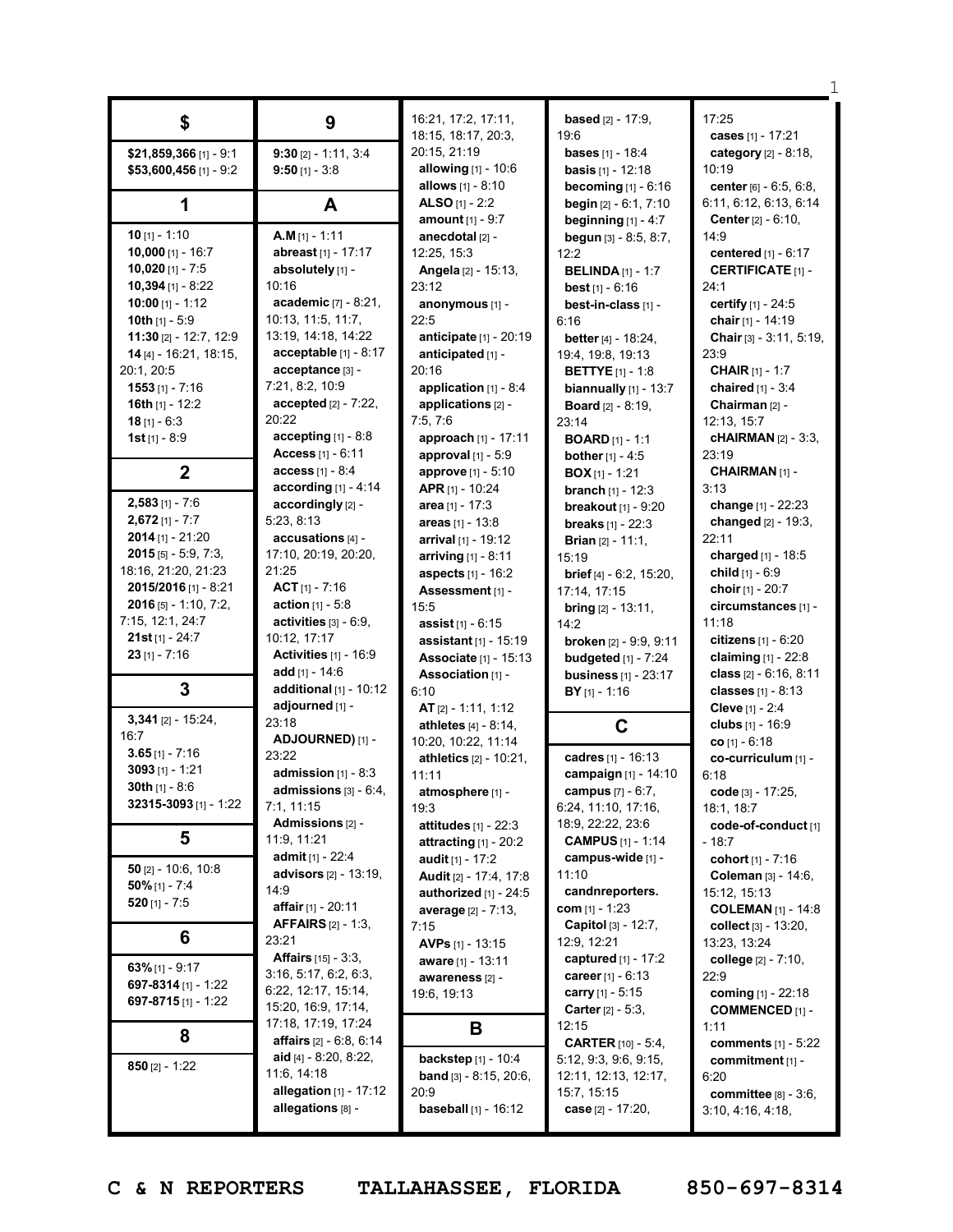|                                                |                                |                                                          |                             | 2                                             |
|------------------------------------------------|--------------------------------|----------------------------------------------------------|-----------------------------|-----------------------------------------------|
| 11:12, 11:15, 14:19                            | deadline [1] - 8:9             | either [1] - 10:19                                       | 1:15, 1:22, 24:3            | <b>hall</b> $[1]$ - 13:9                      |
| COMMITTEE [3] -                                | <b>Dean</b> $[1]$ - 15:14      | election [2] - 12:1,                                     | <b>flow</b> $[1] - 22:13$   | Hazing [1] - 16:14                            |
| 1:4, 1:7, 23:21                                | death $[1] - 15:1$             | 12:2                                                     | follow [1] - 10:10          | hazing [16] - 15:25,                          |
| Committee [6] - 3:9.                           |                                |                                                          |                             | 16:2, 16:11, 16:17,                           |
| 3:16, 11:9, 11:22,                             | December [1] - 5:9             | enables [1] - 6:19                                       | forces [1] - 13:4           |                                               |
|                                                | degree [1] - 7:12              | encouraging [1] -                                        | foregoing $[1]$ - 24:6      | 16:22, 16:24, 17:1,                           |
| 23:13, 23:17                                   | Deidre [1] - 11:2              | 7:8                                                      | forewarn $[1] - 3:7$        | 17:10, 18:5, 18:6,                            |
| compare [2] - 20:1,                            | deliver [1] - 6:22             | end $[1] - 12:4$                                         | forward $[2] - 5:23$ ,      | 18:15, 20:10, 20:12,                          |
| 21:19                                          | Department [2] -               | engaged [1] - 19:10                                      | 22:1                        | 22:3, 22:4, 22:8                              |
| compared $[2] - 7:5$ ,                         | 17:13, 17:22                   | enroll [1] - 7:9                                         | four [4] - 19:22,           | <b>health</b> $[1] - 6:12$                    |
| 7:6                                            | department $[3] - 6:6$ ,       | enrolled [2] - 15:24,                                    | 20:15, 21:3                 | healthy [1] - 6:24                            |
| compares [1] - 18:19                           | 11:1.11:2                      | 16:5                                                     | FPR [3] - 1:16, 24:5,       | hear $[1] - 4:7$                              |
| complete [2] - 13:7,                           | departments [1] -              | ensure [3] - 10:11,                                      | 24:11                       | heard [1] - 4:6                               |
| 24:6                                           | 11:11                          | 10:13, 11:4                                              | freshman $[1] - 8:11$       | help [1] - 12:23                              |
| completed $[1] - 8.6$                          | deposits $[3] - 8:8$ ,         | ensuring [1] - 6:17                                      | <b>FSA</b> [2] - 12:5, 12:8 | helpful [1] - 9:24                            |
| completion [1] - 7:12                          | 8:9                            | environment [2] -                                        |                             | high [3] - 7:9, 11:19,                        |
| Compliance [2] -                               | depth [1] - 13:12              | 6:24, 18:23                                              | G                           | 22:9                                          |
| 17:5, 17:9                                     | description [1] - 6:2          | especially $[1]$ - 20:21                                 |                             | hone $[1] - 14:12$                            |
| concerted [1] - 19:21                          | despite [1] - 10:12            | essay [1] - 11:20                                        | General [1] - 17:15         | hosted [1] - 16:15                            |
| <b>CONCLUDED [1] -</b>                         | detailed [1] - 15:25           | essays [1] - 11:20                                       | general [1] - 14:25         | <b>housing</b> $[1] - 6:7$                    |
| 1:12                                           | details [2] - 16:23,           | example [1] - 12:19                                      | generated [1] - 14:13       | Hudson [7] - 5:17,                            |
| concludes [1] -                                | 19:1                           | exceptions $[1]$ - $10:9$                                | Georgia [1] - 16:15         | 9:25, 14:23, 15:16,                           |
| 23:10                                          | determine [4] - 7:22,          | excuse [2] - 12:11,                                      | $GOOD$ [1] - 5:20           | 22:21, 22:25, 23:11                           |
| conduct $[4] - 16:9$ .                         | 8:10, 9:12, 9:20               | 13:22                                                    | Governance [1] - 3:8        | <b>HUDSON</b> [19] - 5:18,                    |
| 17:25, 18:1, 18:7                              | development [1] -              | executive [1] - 12:3                                     | government [2] -            | 5:21, 6:1, 9:5, 9:10,                         |
| conducting $[1]$ -                             | 6:9                            |                                                          | 11:25, 12:3                 | 9:17, 9:22, 10:2,                             |
| 16:11                                          |                                | exemplary $[1]$ - $6:22$                                 | Government [1] -            | 10:16, 11:24, 12:12,                          |
| <b>CONFERENCE</b> [1] -                        | different $[4] - 11:11$ ,      | expecting [1] - 10:14                                    | 6:10                        | 13:5, 13:22, 14:1,                            |
| 1:13                                           | 13:10, 13:17, 20:15            | experienced [1] -                                        | <b>Governors</b> [1] - 8:19 |                                               |
|                                                | difficult [1] - 13:13          | 22:8                                                     |                             | 15:11, 15:18, 22:20,                          |
| consists $[1] - 6:3$<br>continue [4] - 3:5,    | Disability $[1] - 6:11$        |                                                          | GPA $[2] - 7:15, 7:16$      | 23:4, 23:9                                    |
|                                                |                                |                                                          |                             |                                               |
|                                                | disbursements [2] -            | F                                                        | <b>GPAs</b> $[1] - 7:9$     |                                               |
| 6:25, 15:17, 16:8                              | 8:20, 8:24                     |                                                          | Grable [3] - 3:20,          |                                               |
| continuing [1] -                               | discusses [1] -                | faculty [1] - 19:9                                       | 4:13, 4:18                  |                                               |
| 12:22                                          | 16:19                          | fall [10] - 7:6, 7:15,                                   | <b>GRABLE</b> [7] - 1:8,    | idea [4] - 18:16,                             |
| <b>correct</b> [1] - 4:17                      | dispersed $[3] - 8:21$ ,       | 8:11, 8:17, 8:18,                                        | 3:11, 3:21, 4:11, 4:13,     | 18:18, 19:22, 22:10                           |
| Counsel's [1] - 17:15                          | 9:1, 9:2                       | 16:21, 18:15, 18:19,                                     | 4:20, 5:13                  | impact [1] - 7:11                             |
| counseling [1] - 6:11                          | <b>Division</b> $[2] - 5:16$ , | 20:1, 21:19                                              | graduate [1] - 12:23        | implemented [1] -                             |
| <b>COUNTY</b> [1] - 24:3                       | 6:22                           | <b>family</b> $[2] - 14:15$ ,                            | graduated $[2] - 8:23$ ,    | 19:7                                          |
| course [3] - 15:25,                            | <b>Doctor</b> $[5] - 14:6$ ,   | 15:1                                                     | 22:17                       | <b>important</b> [2] - 7:19,                  |
| 16:1, 22:12                                    | 14:23, 15:12, 22:21            | FAMU [5] - 1:14,                                         | graduating [2] -            | 22:15                                         |
| Court [1] - 24:11                              | <b>DOCTOR</b> $[1]$ - 14:8     | 16:4, 17:12, 18:23,                                      | 13:3, 13:18                 | improvement [1] -                             |
| <b>COURT</b> $[1] - 1:17$                      | doctoral [1] - 6:16            | 19:14                                                    | graduation [1] -            | 7:17                                          |
| covered [1] - 18:4                             | done [3] - 12:18,              | <b>FAMU's</b> [1] - 19:18                                | 10:23                       | $IN [1] - 1:3$                                |
| criminal $[2] - 17:23$ ,                       | 12:23, 13:6                    | fantastic [1] - 15:10                                    | <b>Grant</b> $[1] - 8:25$   | in-depth $[1]$ - 13:12                        |
| 18:2                                           | door $[1]$ - 13:15             | far $[4] - 8:7, 11:11,$                                  | grant $[1] - 6:12$          | incidents $[1] - 21:1$                        |
| criteria $[2] - 8:3, 8:18$                     |                                | 16:24, 17:10                                             | <b>great</b> $[1] - 9:23$   | <b>include</b> $[2] - 7:19$ ,                 |
| <b>cultivate</b> $[1] - 6:23$                  | down [3] - 9:9, 9:11,<br>22:3  | <b>fastly</b> $[1] - 5:24$                               | <b>greater</b> $[1] - 9:6$  | 8:14                                          |
| culture $[4] - 18:23$ ,                        | drop $[1] - 13:4$              | <b>FAX</b> [1] - 1:22                                    | <b>Greek</b> $[4] - 20:6$ , | <b>included</b> $[1] - 20:9$                  |
| 19:2, 19:15, 19:18                             |                                | <b>February</b> [2] - 12:2,                              | 20:14, 21:1, 21:9           | <b>includes</b> $[1] - 8:22$                  |
|                                                | due [1] - 7:8                  | 24:7                                                     |                             | inclusive $[2] - 6:3$ ,                       |
| <b>current</b> $[1] - 15:8$                    | during $[2] - 18:15$ ,         | <b>FEBRUARY</b> [1] -                                    | green $[1] - 7:2$           | 6:24                                          |
| curriculum [1] - 6:18                          | 20:20                          | 1:10                                                     | grow $[1] - 6:19$           | incorporating [1] -                           |
|                                                |                                |                                                          | guess [3] - 16:17,          | 6:18                                          |
| D                                              | Е                              | federal [1] - 6:12                                       | 20:17, 21:16                |                                               |
|                                                |                                | <b>fellow</b> $[1] - 6:21$                               | guidelines [3] - 10:8,      | <b>increase</b> $[4] - 7:4$ ,<br>20:24, 21:24 |
| data [1] - 15:4                                | ebb [1] - 22:13                | felt $[1]$ - 19:23                                       | 10:18, 10:25                | increases $[1] - 7:8$                         |
| database [1] - 14:20                           | economic [1] - 11:17           | <b>final</b> $[1] - 8:3$                                 | guys [2] - 13:20,           |                                               |
| date $[2] - 8:20, 12:2$                        | educational [2] - 6:8,         | financial $[6]$ - 8:20,                                  | 22:2                        | <b>indicated</b> $[1] - 12:8$                 |
| <b>DATE</b> [1] - 1:10                         | 16:2                           | 8:22, 11:6, 14:15,                                       |                             | <b>INDICATIONS)</b> [1] -                     |
| <b>DATED</b> $[1] - 24:7$                      | efficient [1] - 16:1           | 14:17, 15:1                                              | н                           | 4:8                                           |
| <b>Dave</b> [1] - 4:4<br><b>DAVE</b> [1] - 1:9 | efforts [2] - 19:21,<br>19:23  | <b>first</b> $[1] - 5.8$<br><b>FLORIDA</b> $[4] - 1:1$ , | <b>HALL</b> $[1] - 1:14$    | individual [2] -<br>17:18, 20:11              |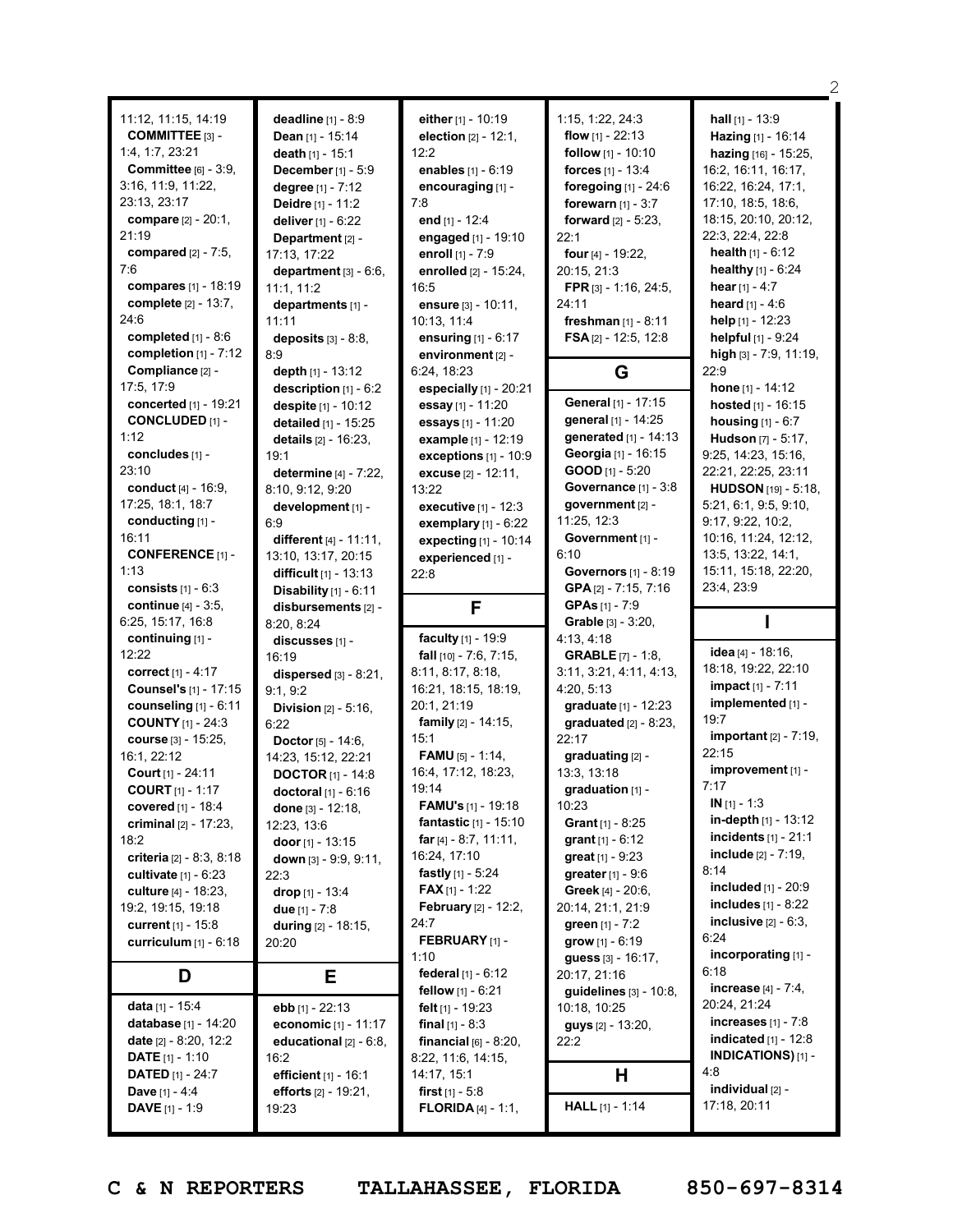| individuals [3] -<br>20:10, 20:12, 20:21              | L                                                       | <b>members</b> $[2] - 23:14$<br><b>MEMBERS</b> $[1] - 1:7$  | new [6] - 6:4, 8:23,<br>12:3, 20:18, 22:18, | otherwise [1] - 20:7<br>overlap [1] - 17:3   |
|-------------------------------------------------------|---------------------------------------------------------|-------------------------------------------------------------|---------------------------------------------|----------------------------------------------|
| information $[12]$ -<br>4:15, 12:25, 13:21,           | largest [2] - 16:4,<br>16:6                             | mentioned [1] - 10:5<br>methods [1] - 23:6                  | 23:1<br>next [2] - 7:14, 7:24               | P                                            |
| 13:25, 14:2, 14:3,                                    | last $[1] - 12:6$                                       | <b>metrics</b> $[2] - 7:11$ ,                               | Nicole [1] - 2:5                            |                                              |
| 14:5, 14:24, 15:21,                                   | Lawrence [3] - 3:22,                                    | 18:21                                                       | <b>NICOLE</b> $[1] - 1:7$                   | <b>P.M</b> $[1] - 1:12$                      |
| 16:2, 17:5, 22:2                                      | 4:4,5:5                                                 | <b>METZKE</b> [3] - 1:16,                                   | night [2] - 12:6,                           | panelists [1] - 16:16                        |
| <b>initiative</b> [1] - 20:17                         | <b>LAWRENCE</b> $[5]$ -                                 | 24:5, 24:11                                                 | 12:20                                       | parallel [1] - 17:24                         |
| initiatives $[5]$ - 16:3,<br>19:6, 20:17, 22:11,      | 1:9, 3:23, 4:4, 4:9, 5:6                                | middle [1] - 22:9                                           | $NO$ [1] - 23:15<br>Noel [1] - 13:6         | parking [1] - 6:6<br>particular $[1]$ - 13:8 |
| 22:17                                                 | <b>Lawson</b> $[2] - 2:4, 3:9$<br>leading $[1] - 16:19$ | Miller $[1] - 3:17$<br><b>MILLER</b> $[12] - 3:18$          | Noel-Levitz [1] - 13:6                      | particulars [1] -                            |
| <b>Institute</b> [1] - 16:14                          | led [1] - 20:11                                         | 3:20, 3:22, 3:24, 4:1,                                      | normal [1] - 12:18                          | 13:24                                        |
| institutes [1] - 16:19                                | LEE $[1] - 1:14$                                        | 4:3, 4:22, 4:24, 5:1,                                       | notes $[1] - 24:6$                          | passed [1] - 12:21                           |
| institution $[1] - 6:17$                              | <b>LEON</b> [1] - 24:3                                  | 5:3, 5:5, 5:7                                               | <b>notices</b> $[1] - 8:1$                  | <b>past</b> $[3] - 14:13$ ,                  |
| institutions [1] -                                    | <b>letter</b> $[4] - 20:6$ ,                            | mind [2] - 15:7,                                            | notified $[1] - 8.6$                        | 19:22, 20:1                                  |
| 16:6                                                  | 20:14, 21:1, 21:9                                       | 22:11                                                       | Novak [1] - 16:14                           | Pell [4] - 8:25, 9:16,                       |
| <b>intake</b> [4] - 20:18,                            | <b>letters</b> $[1] - 8:2$                              | minimum $[1] - 11:4$                                        | number [4] - 8:10,                          | 9:18, 9:21                                   |
| 20:23, 21:23, 21:24                                   | <b>level</b> [1] - 9:9                                  | minute [1] - 10:4                                           | 9:12, 20:9, 22:6                            | pending [1] - 21:5                           |
| introduce [1] - 15:12                                 | Levitz [1] - 13:6                                       | minutes [2] - 5:10,                                         | numbers [4] - 9:11,                         | people [2] - 22:7                            |
| investigate [2] -                                     | life $[3] - 6:7, 6:10,$                                 | 5:11                                                        | 9:12, 15:3, 22:23                           | <b>per</b> $[1]$ - 19:16                     |
| 17:19, 17:22<br>investigated [2] -                    | 11:25                                                   | <b>mission</b> $[1]$ - $6:21$                               |                                             | percentage [3] - 9:7,<br>16:4, 16:7          |
| 16:22, 18:8                                           | line $[2] - 7:2, 7:3$                                   | mode [1] - 19:9                                             | O                                           | <b>perform</b> $[1] - 10:24$                 |
| investigation [4] -                                   | lines $[1] - 19:11$<br>$link_{[1]} - 22:2$              | money [1] - 7:24<br>monitor [3] - 10:22,                    | obviously [1] - 13:24                       | perhaps [1] - 18:21                          |
| 17:23, 17:25, 21:4,                                   | <b>list</b> $[1] - 4:18$                                | 11:2, 11:6                                                  | OF $[3] - 1:1, 24:3,$                       | personal [3] - 11:17,                        |
| 21:5                                                  | <b>listen</b> $[1] - 3:5$                               | morning $[5] - 3:15$ ,                                      | 24:3                                        | 14:3, 14:5                                   |
| investigations [2] -                                  | loans $[5] - 9:2, 9:7,$                                 | 5:19, 15:23, 18:13,                                         | offered [1] - 7:19                          | pertaining [1] -                             |
| 21:11, 21:13                                          | 9:8, 9:13, 9:21                                         | 18:14                                                       | office [3] - 6:6, 12:4,                     | 21:17                                        |
| investigator [1] -                                    | <b>LOCATION</b> $[1]$ - 1:13                            | <b>MORNING)</b> [1] - 5:20                                  | 17:15                                       | <b>place</b> $[2] - 10:11$ ,                 |
| 17:21                                                 | look $[1]$ - 16:17                                      | $most$ [3] - 8:25, 9:6,                                     | <b>Office</b> $[3] - 15:5$ ,                | 10:18                                        |
| <b>involved</b> [1] - 20:13                           | $loop$ [1] - 3:8                                        | 22:17                                                       | 16:8, 17:13                                 | point $[1] - 16:25$                          |
| issue $[3] - 12:19$ ,                                 | love [1] - 22:1                                         | <b>motion</b> $[2] - 5:10$ ,                                | <b>OFFICE</b> [1] - 1:21                    | police [1] - 6:5                             |
| 16:20, 18:9                                           | lower [1] - 21:21                                       | 5:14                                                        | official $[1] - 8:1$                        | Police [2] - 17:12,                          |
| <b>issues</b> $[8] - 12:20$ ,<br>13:2, 13:8, 13:10,   |                                                         | move $[3] - 5:12$ ,                                         | oftentimes [1] - 18:6<br>old $[1] - 4:18$   | 17:22<br><b>policy</b> $[1]$ - 13:15         |
| 13:11, 13:14, 13:17,                                  | M                                                       | 5:23, 5:24<br>MR [11] - 15:23, 17:4,                        | ombuds [1] - 6:6                            | <b>positive</b> $[2] - 6:18$ ,               |
| 20:13                                                 | ma'am [1] - 10:2                                        | 17:7, 18:13, 18:25,                                         | onboard [1] - 23:2                          | 6:20                                         |
| item [2] - 5:8, 15:21                                 | <b>Madam</b> $[4] - 5:18$ ,                             | 19:19, 20:4, 20:8,                                          | one $[9] - 7:14, 13:13,$                    | <b>POST</b> $[1] - 1:21$                     |
| <b>iteration</b> $[1] - 15:8$                         | 12:13, 15:7, 23:9                                       | 21:14, 21:16, 21:20                                         | 13:14, 16:16, 16:19,                        | precluding [1] - 13:3                        |
|                                                       | $man$ [1] - 6:21                                        | MS [12] - 3:18, 3:20,                                       | 20:8, 20:14, 21:5                           | preface [1] - 7:1                            |
|                                                       | manage [1] - 8:12                                       | 3:22, 3:24, 4:1, 4:3,                                       | <b>ongoing</b> [2] - 21:11,                 | preliminary [2] -                            |
|                                                       | mandated [1] - 15:24                                    | 4:22, 4:24, 5:1, 5:3,                                       | 21:12                                       | 7:13, 7:14                                   |
| <b>Judicial</b> $[3] - 17:13$                         | March [1] - 8:6                                         | 5:5, 5:7                                                    | online [2] - 15:24,                         | preparation [1] -                            |
| 17:19, 17:24<br>judicial $[3] - 6.8$ ,                | marching [1] - 20:9                                     | multi [1] - 17:11                                           | 22:2                                        | 7:10                                         |
| 17:18, 20:11                                          | maximum [1] - 10:6                                      | <b>multi-tier</b> [1] - 17:11                               | open [1] - 13:15                            | <b>prescribed</b> $[1]$ - 8:19               |
|                                                       | McRoy $[1] - 11:2$                                      | <b>music</b> $[5] - 8:15$ ,<br>10:20, 11:1, 11:2,           | open-door [1] -<br>13:15                    | <b>PRESENT</b> $[1]$ - 2:2                   |
| K                                                     | mean $[2] - 13:23$                                      | 11:12                                                       | opinion [1] - 18:22                         | <b>present</b> $[2] - 3:21$ ,<br>4:14        |
|                                                       | 20:5<br>measures [1] - 10:11                            |                                                             | opportunity $[1]$ - 8:5                     | presentation [2] -                           |
| keep [6] - 7:23, 14:1,                                | <b>medical</b> $[1] - 15:1$                             | N                                                           | <b>opposed</b> [1] - 13:14                  | 5:24, 7:3                                    |
| 14:4, 15:2, 22:15,                                    | meet [2] - 8:17, 11:4                                   |                                                             | orange [1] - 7:2                            | <b>President</b> [4] - 12:7,                 |
| 22:19                                                 | <b>MEETING</b> $[2] - 1:4$                              | <b>NANCY</b> [3] - 1:16,                                    | order $[1] - 3:16$                          | 15:14, 15:20, 17:15                          |
| <b>keeping</b> [1] - 18:20<br><b>Kelvin</b> [1] - 2:4 | 23:22                                                   | 24:5, 24:11                                                 | organization [6] -                          | <b>PRESIDENT</b> $[20]$ -                    |
| keys [1] - 19:12                                      | <b>meeting</b> $[5] - 3:16$ ,                           | nancy@metzke.                                               | 17:19, 20:14, 20:25,                        | 1:13, 5:18, 5:21, 6:1,                       |
| <b>kind</b> $[6] - 14:12$ ,                           | 8:3, 14:18, 14:21,                                      | com $[1] - 1:23$                                            | 21:6, 21:7, 21:9                            | 9:5, 9:10, 9:17, 9:22,                       |
| 14:20, 15:2, 20:2,                                    | 23:18                                                   | <b>national</b> $[1]$ - 19:13<br><b>nature</b> $[1] - 14:3$ | organizations [9] -                         | 10:2, 10:16, 11:24,                          |
| 20:16, 20:18                                          | <b>meetings</b> $[1] - 13:9$                            | <b>NCS</b> $[1]$ - 15:4                                     | 16:10, 18:17, 20:2,                         | 12:12, 13:5, 13:22,<br>14:1, 15:11, 15:18,   |
|                                                       | <b>member</b> $[4] - 4:16$ ,                            | <b>nearly</b> [1] - $21:22$                                 | 20:6, 21:22, 22:7,<br>22:22, 23:1, 23:5     | 22:20, 23:4, 23:9                            |
|                                                       | 16:5, 16:6, 20:18                                       | needy [1] - 9:1                                             | orientation [1] - 6:4                       | <b>president</b> $[1]$ - 12:8                |
|                                                       |                                                         |                                                             |                                             |                                              |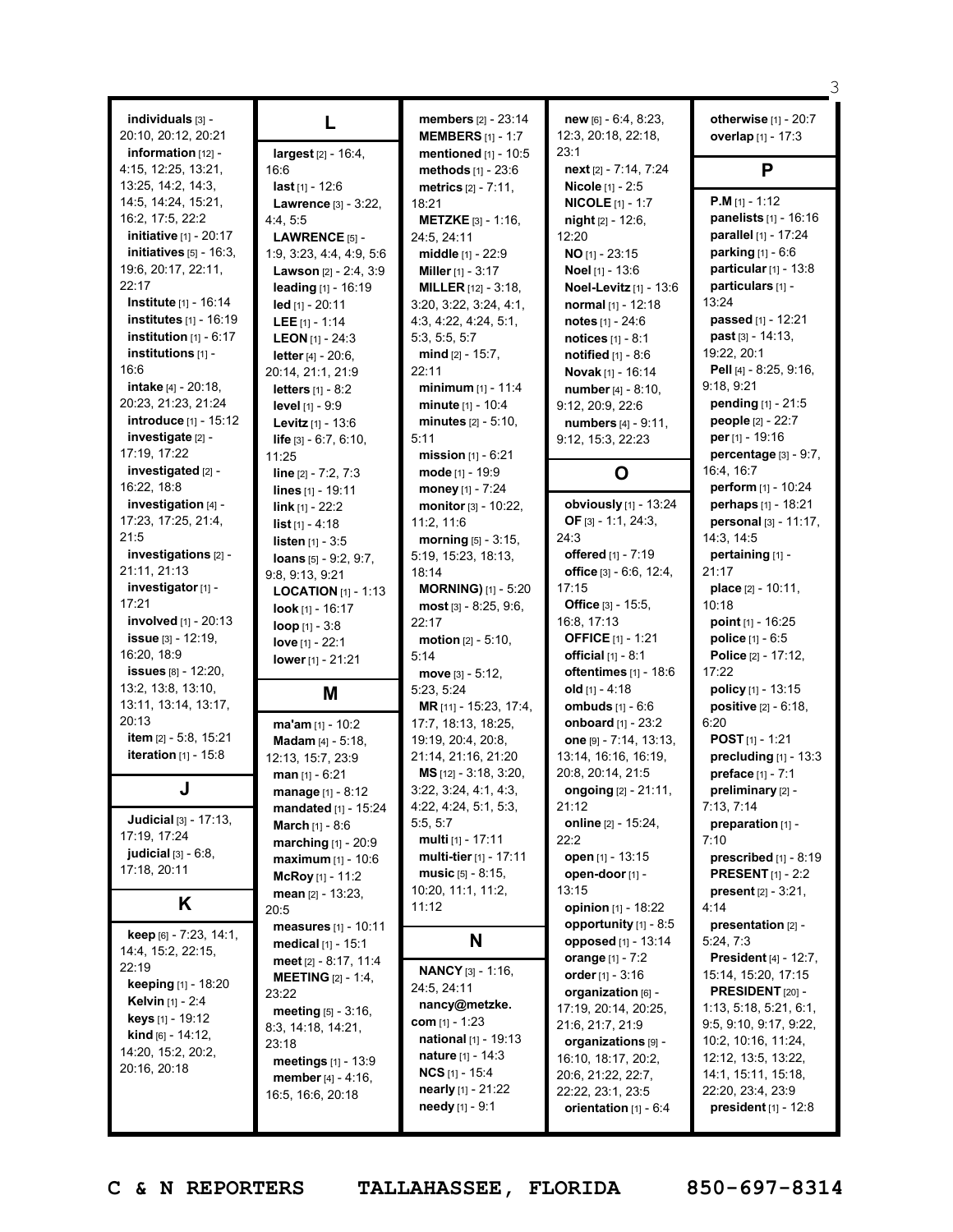|                                                   |                                 |                                 |                                | 4                                             |
|---------------------------------------------------|---------------------------------|---------------------------------|--------------------------------|-----------------------------------------------|
| <b>pretty</b> $[2] - 16:17$ ,                     | <b>records</b> $[1] - 14:4$     | <b>RPR</b> $[3] - 1:16$ , 24:5, | 14:22, 21:20                   | 23:21                                         |
| 20:16                                             | recreation $[1] - 6:7$          | 24:11                           | simultaneous [1] -             | student-centered [1]                          |
| <b>prevent</b> $[1] - 23:2$                       | recruitment [1] - 6:4           | runs $[1] - 17:22$              | 17:23                          | $-6:17$                                       |
| prevention [5] -                                  | refer $[1] - 17:20$             |                                 | simultaneously [1] -           | Students [1] - 15:14                          |
| 15:25, 16:3, 16:11,                               | referred [1] - 17:21            | S                               | 17:13                          | students [41] - 6:17,                         |
| 16:18, 16:25                                      | regarding [1] - 18:14           |                                 | slide [2] - 7:14, 10:4         | 6:19, 7:8, 7:20, 7:22,                        |
| previous [5] - 7:7,                               | registered [1] -                | safe [1] - 6:23                 | <b>Smith</b> $[6] - 11:1,$     | 8:2, 8:6, 8:10, 8:14,                         |
| 7:17, 10:4, 18:19,                                | 14:11                           | safety [1] - 6:5                | 15:19, 15:22, 17:1,            | 8:15, 8:16, 8:22, 8:23,                       |
| 21:19                                             | regulations [1] -               | sanctions $[1] - 20:11$         | 18:11, 23:12                   | 9:1, 9:8, 9:13, 9:18,                         |
| problem $[1] - 19:14$                             | 17:9                            | SAP [1] - 14:17                 | SMITH [11] - 15:23,            | 10:5, 10:11, 10:15,                           |
| proceedings [1] -                                 | reintegration [1] -             | <b>SAT</b> $[1]$ - 7:16         | 17:4, 17:7, 18:13,             | 11:3, 11:8, 12:19,                            |
| 24:6                                              | 23:7                            | satisfactory [3] -              | 18:25, 19:19, 20:4,            | 12:24, 13:2, 13:7,                            |
| <b>process</b> $[2] - 8:5,$                       | related [3] - 14:25,            | 11:7, 14:18, 14:22              | 20:8, 21:14, 21:16,            | 13:10, 13:13, 13:16,                          |
| 21:23                                             | 17:8, 18:7                      | schedule [1] - 12:1             | 21:20                          | 14:11, 14:17, 14:21,                          |
| program [2] - 8:5,                                | remain [1] - 7:5                | scholarship [1] - 6:6           | <b>social</b> $[1] - 21:6$     | 15:24, 16:5, 16:7,                            |
| 10:22                                             | remediation $[1] - 7:9$         | scholarships [4] -              | softball [1] - 16:12           | 19:8, 22:14, 22:16,                           |
| programing [1] -                                  | reminder [1] - 5:21             | 7:20, 7:23, 7:24,               | sometimes [1] -                | 22:18                                         |
| 6:19                                              | report [5] - 14:13,             | 12:22                           | 13:12                          | students' [1] - 22:3                          |
| <b>programs</b> $[3] - 6:12$ ,                    | 14:16, 15:9, 23:10,             | school [3] - 11:19,             | sorry $[3] - 4:5, 10:3,$       | substantiated [4] -                           |
| 10:21, 22:19                                      | 24:5                            | 22:9                            | 15:11                          | 21:2, 21:4, 21:8,                             |
| <b>progress</b> $[5] - 10:23$ ,                   | REPORTED [1] -                  | <b>scores</b> [1] - 7:15        | <b>sort</b> $[3] - 11:12$ ,    | 21:10                                         |
| 11:5, 11:7, 14:18,                                | 1:16                            | se [1] - 19:16                  | 13:24, 13:25                   | succeed [2] - 10:14,                          |
| 14:22                                             | Reporter [1] - 24:11            | season [3] - 20:18,             | special [7] - 8:14,            | 10:15                                         |
| prohibited [1] -                                  | <b>REPORTER</b> $[1]$ -         | 20:20, 20:23                    | 8:18, 10:5, 10:19,             | Success [1] - 14:9                            |
| 11:18                                             | 1:17                            | seat [2] - 8:8, 8:9             | 10:21, 10:22, 11:14            | successful [1] -                              |
| prohibits [1] - 13:18                             | REPORTERS [1] -                 | second [1] - 5:13               | <b>specific</b> $[3] - 13:2$ , | 11:19                                         |
| promise [1] - 11:16                               | 1:21                            | see [6] - 7:17, 9:6,            | 14:16, 15:5                    | <b>summer</b> [4] - 7:4,                      |
| protocol $[1] - 23:1$                             | reporting [2] - 19:9,           | 12:24, 21:23, 22:6,             | specifically [2] -             | 7:10, 8:4, 8:12                               |
| provide [1] - 17:5                                | 19:10                           | 22:13                           | 17:3, 19:17                    | support [2] - 6:23,                           |
| providing [1] - 16:1                              | reports [1] - 20:24             | seem [1] - 19:14                | <b>spring</b> $[3] - 8:24$ ,   | 10:13                                         |
| public [2] - 6:5, 21:6                            | repository [1] -                | semester [5] - 11:3,            | 12:1, 12:4                     | survey [4] - 12:18,                           |
| pull $[1] - 9:12$                                 | 13:25                           | 11:4, 12:4, 14:9,               | staff $[1] - 19:9$             | 12:23, 13:1, 13:12                            |
| purposes [1] - 12:19                              | represent $[1]$ - 3:9           | 16:21                           | stage [1] - 22:16              | surveys [3] - 13:5,                           |
| pushing [1] - 22:15                               | representatives [2] -           | <b>semesters</b> [2] - 20:1,    | stakeholders [1] -             | 13:6, 15:5                                    |
|                                                   | 11:9, 16:14                     | 21:19                           | 17:16                          | SUS [3] - 15:24,                              |
| Q                                                 | require $[1] - 7:9$             | sending [1] - 16:13             | <b>start</b> $[1] - 6:25$      | 16:5, 16:6                                    |
|                                                   | research $[3] - 6.8$ ,          | <b>sensitive</b> [2] - 13:14,   | started [1] - 22:17            | SUS-mandated [1] -                            |
| questions [3] -                                   | 6:16, 20:15                     | 14:24                           | <b>starts</b> $[1] - 3:3$      | 15:24                                         |
| 16:23, 19:25, 23:13                               | residential $[1] - 6:7$         | sent $[1] - 8:1$                | <b>STATE</b> $[1]$ - 24:3      | suspended [1] - 23:5                          |
| quorum [1] - 4:3                                  | resources [2] -                 | <b>separate</b> [1] - 21:1      | States [1] - 16:18             |                                               |
|                                                   | 19:21, 19:24                    | <b>service</b> [2] - 6:21,      | staying [1] - 18:24            | Τ                                             |
| R                                                 | <b>Resources</b> $[1]$ - $6:11$ | 21:7                            | steady [1] - 7:6               |                                               |
|                                                   | <b>RESPONSE)</b> $[1]$ -        | services [1] - 6:23             | stenographic [1] -             | talent $[6] - 8:14$ ,                         |
| rates $[1] - 10:14$                               | 23:15                           | serving [1] - 16:16             | 24:6                           | 8:18, 10:5, 10:12,                            |
| <b>RE</b> $[1] - 1:3$                             | retaliation $[1] - 17:8$        | <b>set</b> [1] - 10:25          | stenographically [1]           | 10:19, 11:14                                  |
| read $[1] - 11:21$                                | <b>return</b> [1] - 22:22       | <b>SGA</b> [1] - 12:7           | - 24:5                         | TALLAHASSEE [2] -                             |
| really [4] - 14:12,                               | returning [2] - 14:12,          | <b>SHANNON</b> [13] - 1:7,      | step $[1] - 3.8$               | 1:15, 1:22                                    |
| 19:15, 22:3, 22:6                                 | 14:14                           | 3:25, 4:25, 9:25, 10:3,         | still [2] - 21:5, 21:11        | <b>teams</b> $[1] - 16:12$                    |
| <b>reasons</b> $[5] - 14:12$ ,                    | revealing [1] - 13:14           | 11:23, 18:11, 18:14,            | strong [1] - 20:17             | Tech [1] - 16:15                              |
| 14:15, 14:20, 14:25                               | review [1] - 5:9                | 19:17, 19:20, 20:5,             | strongly $[1] - 7.8$           | <b>term</b> $[3] - 8:11, 8:12,$               |
| <b>received</b> $[2] - 7:20$ ,                    | reviews $[1] - 8:4$             | 21:18, 22:24                    | student $[11] - 6:4$ ,         | 8:24<br>termed [1] - 20:12                    |
| 9:13                                              | <b>ROBERT</b> $[1]$ - 1:8       | <b>Shannon</b> [5] - 3:24,      | 6:9, 6:17, 6:23, 9:8,          | <b>terms</b> $[4] - 10:9$ ,                   |
| recognized [1] -                                  | roll $[2] - 3:17, 4:19$         | 4:24, 10:1, 18:12,              | 11:25, 12:3, 14:14,            | 12:25, 13:3, 14:17                            |
| 12:16                                             | <b>ROOM</b> $[1] - 1:13$        | 22:20                           | 18:5                           |                                               |
| recommend [1] -                                   | <b>ROTC</b> $[1]$ - 16:13       | shifting [1] - 18:23            | <b>Student</b> [14] - 3:3,     | test $[1] - 7:15$<br><b>THE</b> $[1] - 23:21$ |
| 17:20                                             | <b>rotunda</b> $[2] - 12:6$ ,   | show $[3] - 4:15$ ,             | 3:15, 5:17, 6:2, 6:3,          | <b>theater</b> $[2] - 8:16$ ,                 |
| recommended [1] -                                 | 12:9                            | 11:16, 14:14                    | 6:10, 6:22, 12:17,             | 10:20                                         |
| 11:10                                             | roundup [2] - 12:5,             | significantly [1] -             | 14:8, 15:14, 15:20,            | third [2] - 21:9, 21:16                       |
| record [1] - 24:6<br><b>recorded</b> $[1] - 5:22$ | 12:9                            | 7:11                            | 16:8, 16:9, 17:14              | three $[3] - 6:13$ ,                          |
|                                                   |                                 | similar $[3] - 11:13$ ,         | <b>STUDENT</b> [2] - 1:3,      |                                               |